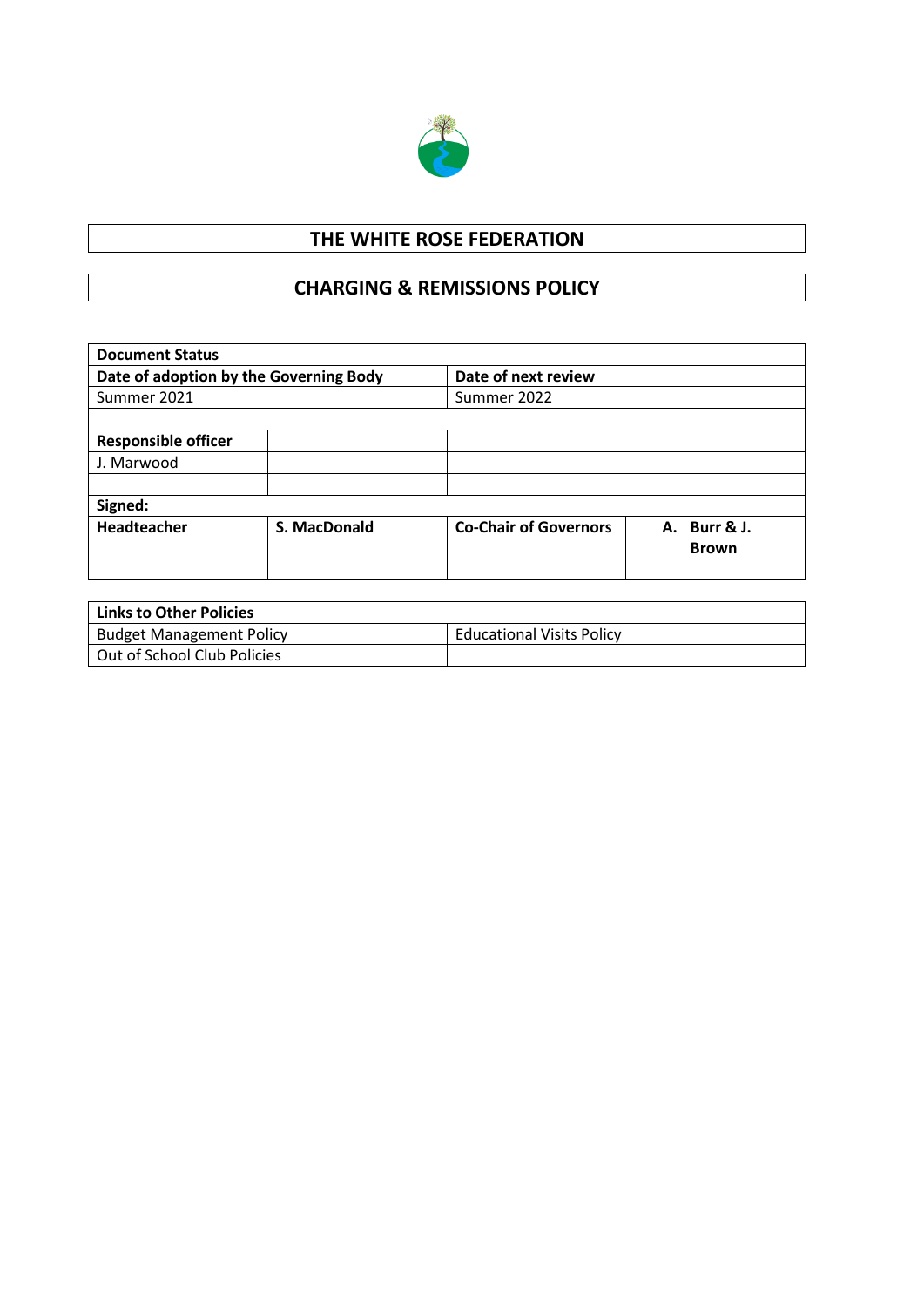# **CHARGING & REMISSIONS POLICY FOR SCHOOL ACTIVITIES & LETTINGS (Hire Arrangements)**

This policy takes guidance from the DFE Policy – 'Charging for School Activities' which has been recently revised and Local Authority guidance on school lettings. Sections 449-462 of the Education Act 1996 set out the law on charging for school activities in schools maintained by local authorities in England. This guidance complements the information given in "A Guide to the Law for School Governors" (Chapter 23) and reflects the terms of the Education Act 1996.

This Policy will be reviewed on an annual basis by the School's Finance Committee and will be adjusted in line with new Government or Local Authority recommendations. It sets out the School's position on charges, remissions and lettings.

### **Voluntary Contributions and Responsibilities of Staff**

Nothing in legislation prevents a Governing Body or Local Authority from asking for voluntary contributions that would benefit the School or any School activities and the School will invite parents and others from time to time to make voluntary contributions to enable the provision of activities and visits which may not otherwise be possible. If the activity cannot be funded without voluntary contributions, this will be made clear to parents at the outset. The Governing Body or Headteacher will make it clear to parents that there is no obligation to make any contribution. No student will be excluded from an activity because his or her parents are unwilling or unable to pay. However, if insufficient voluntary contributions are raised to fund a visit, it may not go ahead. Staff organising visits should make this clear to parents. Staff organising a trip will make it clear to parents at the outset what their policy for allocating places on the visit will be.

Activities outside of normal lesson times and not within the National Curriculum (ranging from visits abroad to school matches) are classed as 'optional extras'. Parents may be asked to meet the full cost of these activities. In the case of residential experiences, every effort will be made to offer value for money but the cost might be quite high. It is intended that School-based extra curricular activities should be of low cost. The School will do its best to offer assistance or remission of charges in any case where there is hardship.

For activities during normal School hours and/or within the National Curriculum, parents may be asked to make a voluntary contribution to cover the cost of the activity to enable it to go ahead. Each year, such visits are likely to include school visits to extend the topic the children are learning about, a pantomime visit or other local events that the school considers would be beneficial for the children.

When making requests for voluntary contributions to School funds, parents will not be made to feel pressurised into paying as it is not compulsory.

Charges and contributions should cover the anticipated costs. A charge may include an allowance for the cost of staff from the School who supervise optional extra activities if those staff have been specifically asked to cover the activity as an 'optional extra'.

Parents may be asked to meet the costs of private music tuition in full, where tuition is given either to an individual student or to students in small groups. General fundraising and sponsorship may be used to permit additional activities.

#### **Charging Structure**

For residential courses during the time of normal School hours, parents can be asked to meet the full cost of board and lodging, and to make a voluntary contribution towards any travel expenses. The School will contribute towards the costs for students who are in receipt of Pupil Premium funding, where it is still possible for the visit to go ahead. The School will do its best to offer assistance and remissions in any case where there is hardship.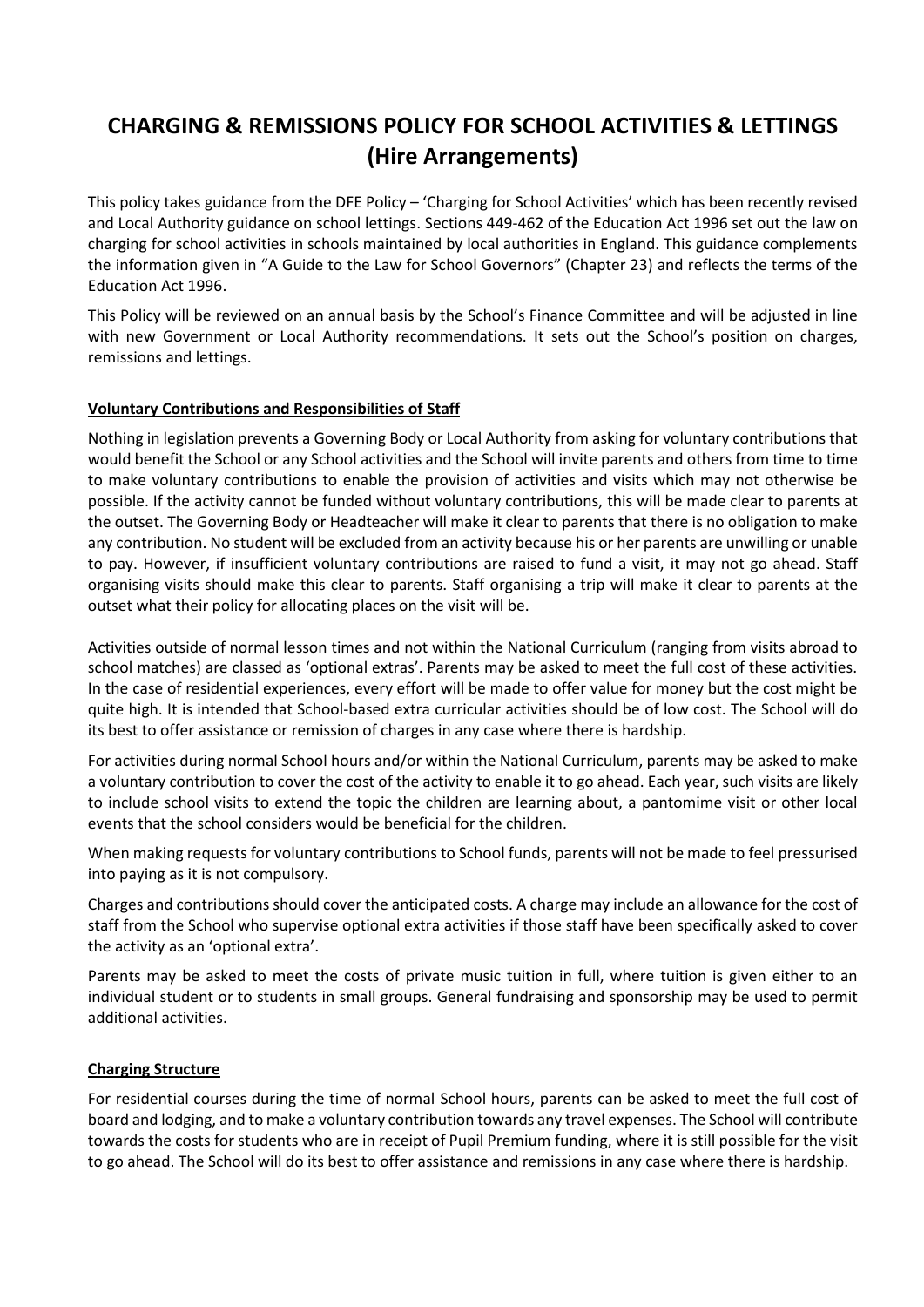Parents may be charged for some or all of the cost of damage to School property where this has been intentional. Parents will be expected to meet some or all of the cost for replacing lost or damaged books or equipment.

#### **Activities and Visits**

If the number of School sessions taken up by the visit is equal to or greater than 50% of the number of half days spent on the visit, it is deemed to have taken place during normal School hours (even if some activities take place late in the evening). Whatever the starting and finishing times of the day, regulations require that a school day be divided into two sessions: a 'half day' means any period of 12 hours ending with noon or midnight on any day. Time spent on travel counts in this calculation if the travel itself occurs during School hours. Activities during normal School hours may only involve a request for a voluntary contribution; parents may be charged an amount to cover the costs incurred to the School for activities mainly taking place outside of School hours.

Parents should be informed of the decision to ask for contributions at the planning stage of activities. Planned activities may be cancelled if financial support is not forthcoming. Parents may be asked to make a voluntary contribution towards activities taking place during School time, or towards activities which are a necessary part of the National Curriculum, or towards activities that form part of the School's basic curriculum for Religious Education. Parents will be asked to meet the full cost of optional extra activities that occur outside of normal School hours, where these activities are not a necessary part of the National Curriculum. Parents will be asked to meet the full cost of board and lodging, and to make a voluntary contribution towards travel expenses for residential visits which fall, in the main, during normal School sessions. Students whose parents are receiving the following benefits should not be prevented from taking part in any School activity or trip that is open to other students:

- Income Support (IS);
- Income Based Jobseekers' Allowance (IBJSA);
- support under part VI of the Immigration and Asylum Act 1999;
- Child Tax Credit, provided that Working Tax Credit is not also received and the family's income (as assessed by Her Majesty's Revenue and Customs) does not exceed the limit set by HMR&C
- the guarantee element of State Pension Credit
- any similar income related employment and support allowances introduced by the Government.

Any charge made in respect of individual students will not exceed the actual cost of providing the optional extra activity, divided equally by the number of students participating. It will not include an element of subsidy for any other students wishing to participate in the activity whose parents are unwilling or unable to pay the full charge. In calculating the cost of optional extras an amount may be included in relation to:

- any materials, books, instruments, or equipment provided in connection with the optional extra;
- non-teaching staff;
- teaching staff engaged under contracts for services purely to provide an optional extra, this includes supply teachers engaged specifically to provide the optional extra; and
- the cost, or a proportion of the costs, for teaching staff employed to provide tuition in playing a musical instrument, where the tuition is an optional extra.

In cases where a small proportion of the activity takes place during School hours, the charge will not include the cost of alternative provision for those students who do not wish to participate. Therefore no charge will be made for supply teachers to cover for those teachers who are absent from School accompanying students on a residential visit. Participation in any optional extra activity will be on the basis of parental choice and a willingness to meet the charges. Parental agreement is therefore a necessary pre-requisite for the provision of an optional extra where charges will be made.

When the School informs parents about a forthcoming visit, the member of staff leading the trip should make it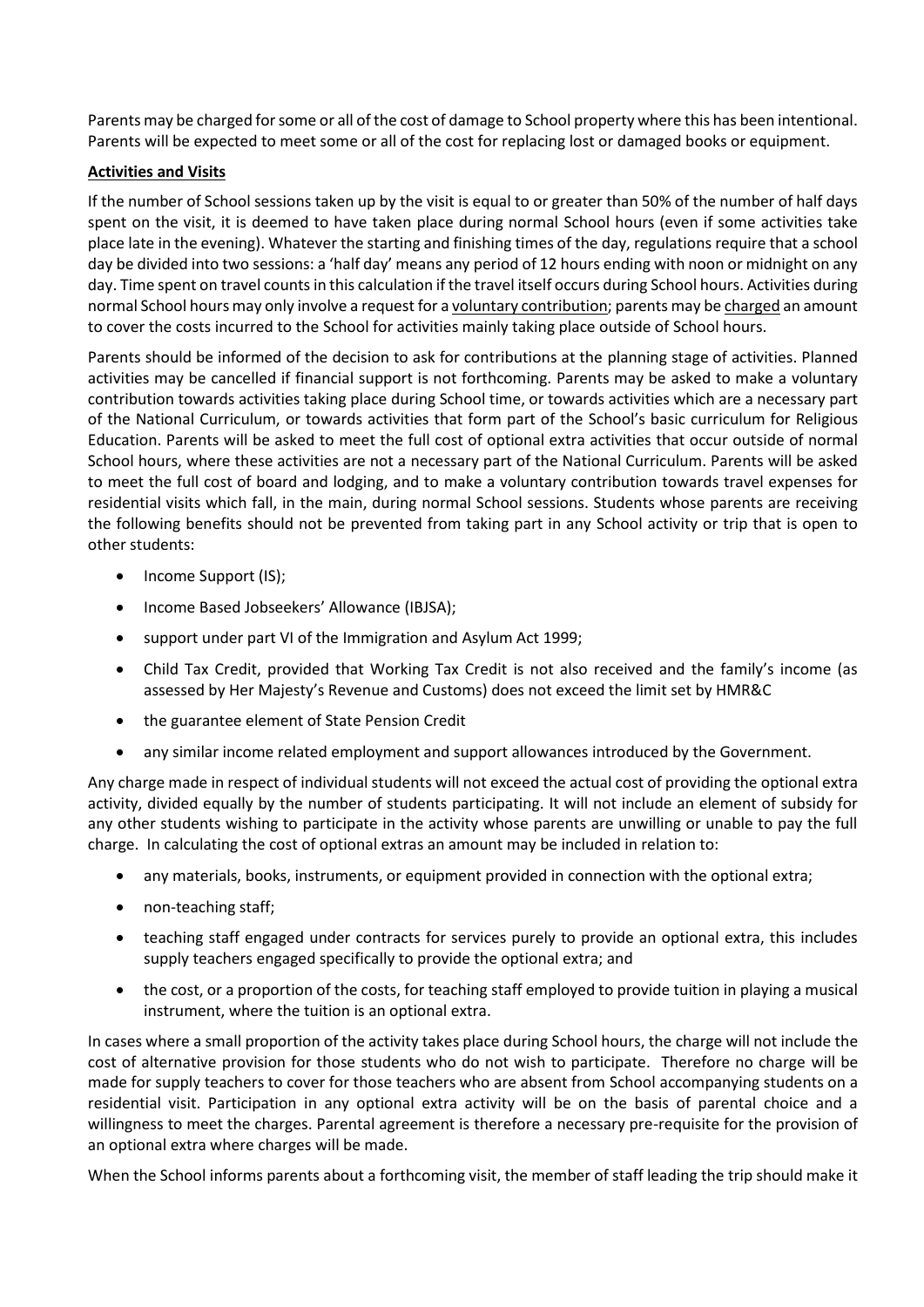clear that children who are in receipt of Pupil Premium will have financial support from the school to pay for the cost of board and lodging. However, where voluntary contributions would not cover the cost of a visit, it would be likely that the visit would be cancelled where the trip was not an essential element of the curriculum.

#### **Music Tuition**

The law states that all education provided during school hours must be free, but music lessons are an exception to this rule. The Education and Inspections Act 2006 introduced a regulation-making power which allowed the Department for Children, Schools and Families to specify circumstances where charging can be made for music tuition. The new Regulations, which came into force in September 2007, provide students with greater access to vocal and instrumental tuition. Charges may now be made for teaching either an individual student or groups of any appropriate size (provided that the size of the group is based on sound pedagogical principles) to play a musical instrument or to sing. Charges may only be made if the teaching is not an essential part of either the National Curriculum or a public examination syllabus being followed by the student(s).

#### **Extended Schools – Barlow**

Barlow Primary school provides a term time only school childcare service for 3-11-year olds at the **Breakfast Club**. Parents will be charged for use of the service and the session times and charges are as follows:

*Breakfast Club – Monday to Thursday 8.00am to 8.45am - £3.50 for first child, £2.00 for siblings. Nursery children charge - £4.80 due to staff ratio requirements.*

The school also offer optional **curriculum-based after-school clubs** and these run from 3.30pm to 4.30pm and occasionally at lunchtimes. These are funded by the school, where possible, but parents are asked to pay a nominal charge on a weekly basis for clubs where additional club leader hours or material costs are incurred.

#### **Extended Schools – Burton Salmon**

Burton Salmon Primary school provides a term time only school childcare service for 3-11-year olds at the **Pippins Breakfast Club**. Parents will be charged for use of the service and the session times and charges are as follows:

*Breakfast Club – 7.45am to 8.45am - £5 for drop offs from 7.45am to 7.59am, £4 for drop offs from 8.00am to 8.45am. Nursery children charge - £4.80 due to staff ratio requirements.*

The school also offers a term time only school childcare service for children in Reception to Year 6 called **Orchard Out of School Club**. Parents will be charged for use of the service and the session times and charges are as follows:

*Out of School Club - charged at £5 per child from 3.15pm to a collection by 4.30pm, £9 for a collection from 4.31pm to 5.30pm, £2.50 per additional 15 minutes for late collections.*

The school also offer optional **curriculum-based after-school clubs** and these run from 3.15pm to either 4.15pm or 4.30pm and occasionally at lunchtimes. These are funded by the school, where possible, but parents are asked to pay a nominal charge on a weekly basis for clubs where additional club leader hours or material costs are incurred.

### **Extended Schools – Chapel Haddlesey**

Chapel Haddlesey Primary school provides a term time only school childcare service for 3-11 year olds at the **Breakfast Club**. Parents will be charged for use of the service and the session times and charges are as follows:

*Charges to 31st August 2021 - Breakfast Club – 7.45am to 8.45am - £2.50 for a cold breakfast with a drop off from 7.45am to 7.59am, £2.25 for a drop off from 8.00am.*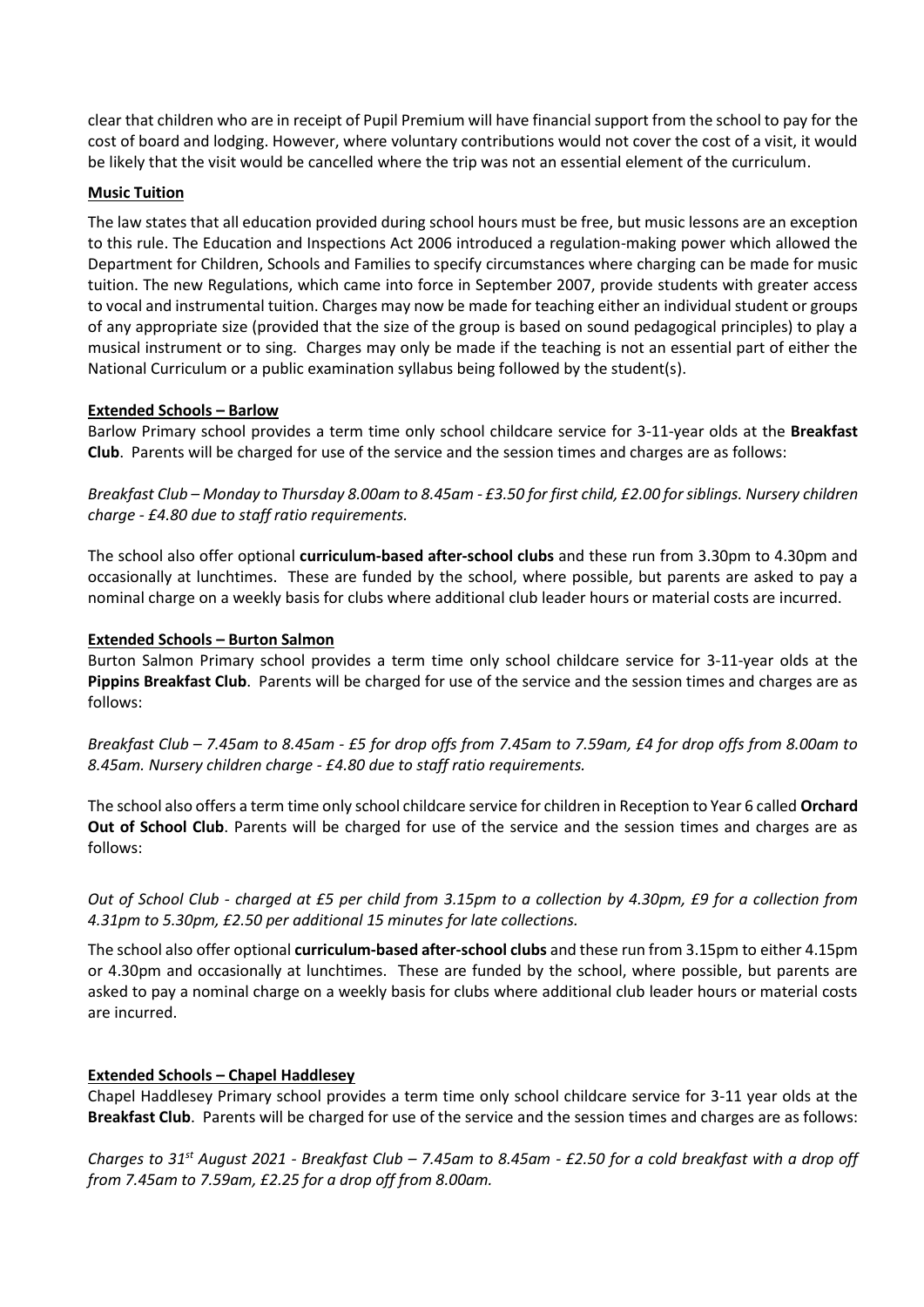*Charges from 1st September 2021 - Breakfast Club – 7.45am to 8.45am - £2.75 for a cold breakfast with a drop off from 7.45am to 7.59am, £2.50 for a drop off from 8.00am. Charge for Nursery children - £6.00 from 7.45am and then £4.80 from 8.00am due to staff ratio requirements.*

The school also offers a term time only school childcare service for children in Reception to Year 6 called **Out of School Club**. Parents will be charged for use of the service and the session times and charges are as follows:

*Out of School Club - charged at £4 per child from 3.15pm to a collection by 4.25pm, £7 for a collection from 4.26pm to 5.00pm, £8 for a collection from 5.01pm to 5.15pm and £11 per child for a collection up to 5.30pm. There is a charge of £2.50 per 15 minutes for any late collection.*

The school also offer optional **curriculum-based after-school clubs** and these run from 3.15pm to either 4.15pm or 4.30pm and occasionally at lunchtimes. These are funded by the school, where possible, but parents are asked to pay a nominal charge on a weekly basis for clubs where additional club leader hours or material costs are incurred.

#### **Early Years – Chapel Haddlesey**

#### **Nursery Charges for Additional Sessions over the funded 15 hours**

All 3 and 4 year old children have an entitlement to 15 hours funded entitlement and this entitlement must always be completely free at the point of delivery. A parental agreement will be required in relation to the funded 15 hours provision.

Additional sessions over the funded 15 or 30 hours per week entitlement may be available but this is dependent upon the number of children who are attending for funded sessions and to whom priority will be given. Sessions are variable in length and are charged at £4.80 per hour. The parental agreement should include details of the additional chargeable sessions which will only be guaranteed for the duration of one term with the agreement being put into place each term to define requirements, again dependent upon availability.

#### **Invoicing & Payment Procedures**

A payment item for the additional sessions will be loaded onto ParentPay each term for parents to pay in advance. Where immediate payment of the invoice may cause hardship, parents are advised to contact the School Business Manager in writing upon receipt of the payment item. The School will do its best to assist with payment arrangements basing individual requests on their own merit. Note: late payment may incur additional charges (see Important Note and Late Payment Charges below) and non-payment will result in the termination of the contract with immediate effect unless an individual agreement has been arranged.

#### **Non Attendance or Cancellation**

There will be no refunds (full or part) for non-attendance of chargeable sessions.

Fees for additional sessions are chargeable for a full term and cancellation of the agreement will result in a cancellation charge for the remainder of fees due up to the end of the term. The cancellation charge may be waived or reduced at the discretion of the Headteacher basing individual requests on their own merit. All requests for waiving/reduction of cancellation fee must be put in writing to the Headteacher. Note: late payment may incur additional charges (see Important Note and Late Payment Charges below)

#### **Breakfast Club and Lunchtime Sessions**

Children can stay for an hour over Breakfast Club and/or lunchtime and use their funded hours or pay for an additional hour(s) at £4.80 per hour. The charge for a hot school meal is £2.65 until 31<sup>st</sup> August 2021 and then £2.75 from  $1^{st}$  September 2021 or parents can send in a packed lunch, should they prefer.

#### **Free School Meals**

For information on free school meals where applicable please see the School Business Manager.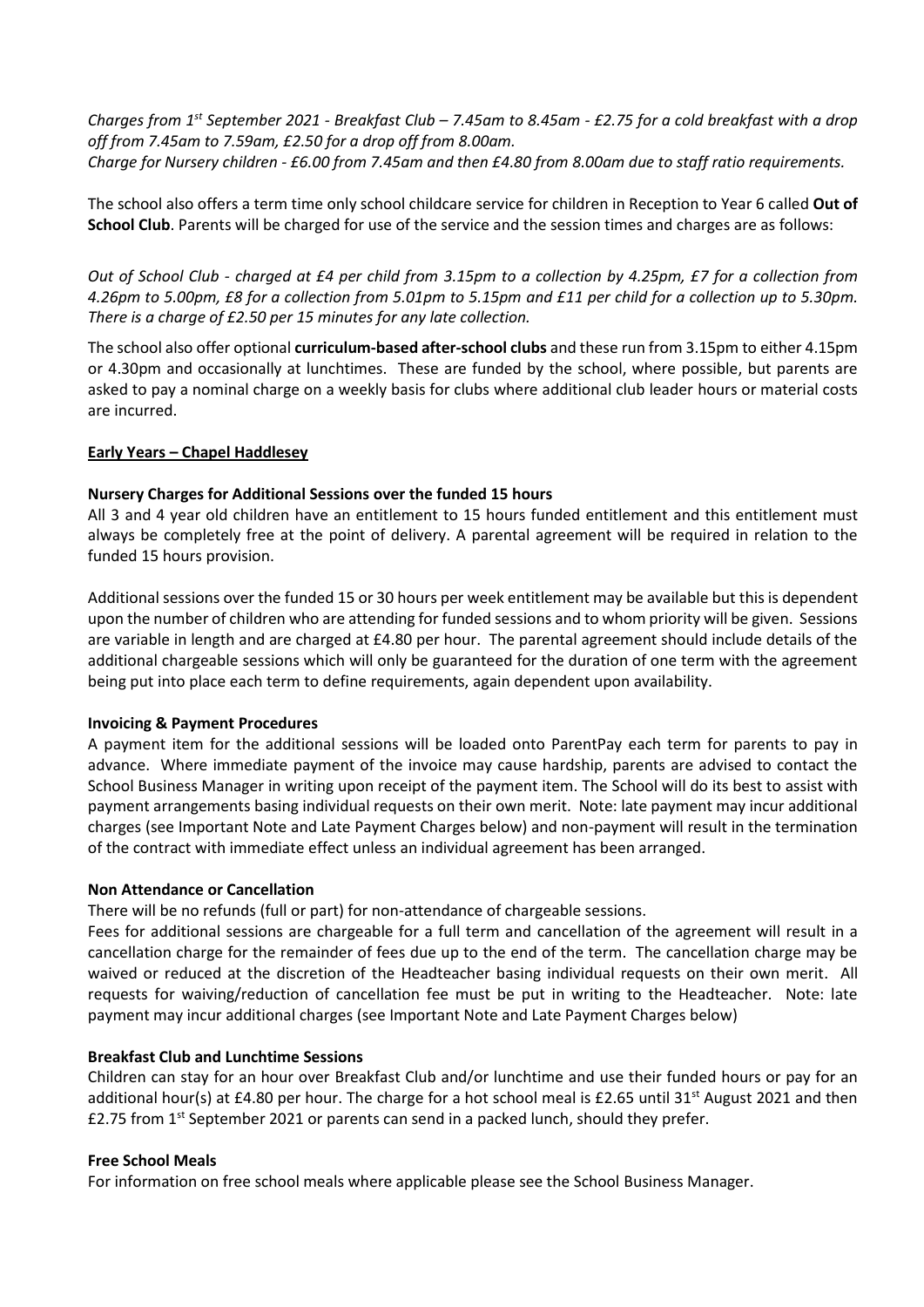#### **Important Note:**

Any sums payable by parents for optional extras such as unpaid nursery fees, extended school provision etc to which they have agreed in writing shall be recoverable as a civil debt and may also be subject to late payment charges.

#### **Late Payment Charges**:

Charges will be levied at the higher of **£5.00 or 5%** of the outstanding debt, to cover associated administration costs.

#### **Miscellaneous Charges (other than for students)**

## **LETTINGS**

## Scale of charges

#### **Letting of rooms / site**

Letting of room for meeting £17.50 per hour plus £14.00 opening/closing fee for Caretaker. Letting of playground/playing field £25 per hour.

#### **Photocopier charges**

10p per black & white copy (reduced rates for large numbers of copies) 30p per colour copy

#### **Telephone charges (in emergencies)**

50p per local call per three minutes

Charges for lettings will be reviewed annually by members of the Finance Committee and will be in line with those in the North Yorkshire County Council Schools' Finance Manual. Lettings will be based upon the following principles:

- (i) the School's premises represent a significant capital investment and should be fully utilised
- (ii) the premises are a valuable community resource
- (iii) educational usage constitutes the main priority
- (iv) a profit margin would be welcome when derived from private or commercial usage but is not the objective when facilitating educational activity by designated users.

New applicants wishing to use the School premises will be vetted, as appropriate to their request, before a contract with them is offered. Full contact details will be required and the Local Authority's terms and conditions relating to such contracts will apply for lettings and hire of the premises.

All formal hiring of the School's premises, including those for which no charge is made, shall be documented by the School's Finance Assistant. Hirers must complete an appropriate hire agreement/lettings form and will receive a copy of the conditions of hire. The hire agreement is a contract which Governors may enforce in law.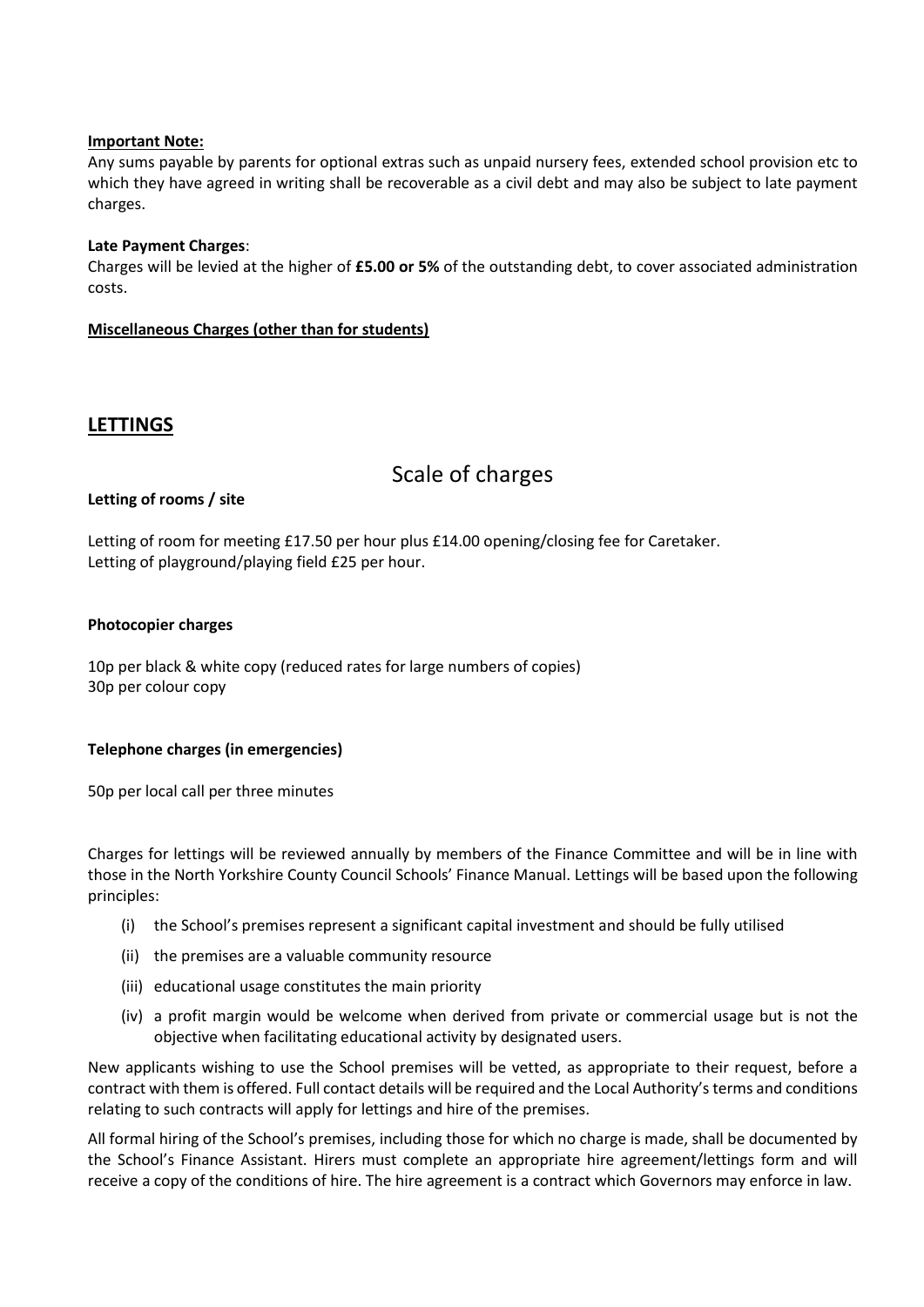In arriving at the charges for lettings and hiring of the premises, the School will use the following principles:

- (i) statutory users will be charged an amount commensurate with the costs incurred to the School
- (ii) designated users will be charged no more than the cost incurred
- (iii) private users will be charged on a cost, plus income margin to enable income generation that can contribute towards wear and tear incurred and the replacement of furnishings/equipment, enabling the sustainability of lettings and hire
- (iv) there will be parity of treatment for similar users
- (v) overall, the cost of letting School facilities should be recovered from users.

For the purpose of charging, the Governing Body, Headteacher, or School Business Manager to which this duty is suitably delegated, will be empowered to determine to which group any particular individual or organisation belongs. The basis of charging will be determined by the purpose for which a letting is arranged as per the Local Authority's guidelines. Charges are available on request from the School's Finance Office and will be reviewed each year. The Governing Body reserves the right to require a deposit over and above the hiring charge as provision against damage to the premises (including any equipment) or the premises being left in an unacceptable condition, necessitating additional costs for cleaning, caretaking or other expenses. The School will seek to recover any costs incurred which were unavoidable and resulted directly from a cancelled letting. The School will not always employ a continuous caretaking presence during lettings, but the Governing Body reserves the right to insist upon this where the nature of the hiring may leave the School vulnerable to theft or damage.

The Governors will review and update the lettings and room hire charges each year. Increases will take account of the rise in caretaking staff pay and any other relevant, inflationary rises of which the School is informed by the Local Authority or supplier of a service relevant to the letting.

The School's Governing Body will be mindful of their responsibilities in safeguarding the School from bad debt. Therefore, payment at the time of booking will be the preferred option. Cheques or cash are both acceptable and, in all cases, official receipts will be issued. The School will allow the extension of credit to local organisations and individuals where they are satisfied that these are credit worthy. The School reserves the right to withdraw credit facilities where prompt payment is not received. In all cases, where credit is extended, an official invoice will be issued. The Governors will not normally extend credit for lettings where the invoice value is less than fifty pounds (£50). The School Business Manager will refer any queries or concerns regarding the creditworthiness of person(s) or groups wishing the hire the premises to the School Business Manager or Headteacher.

#### **Value Added Tax**

The Governors are constrained by law to apply value added tax to all transactions where appropriate.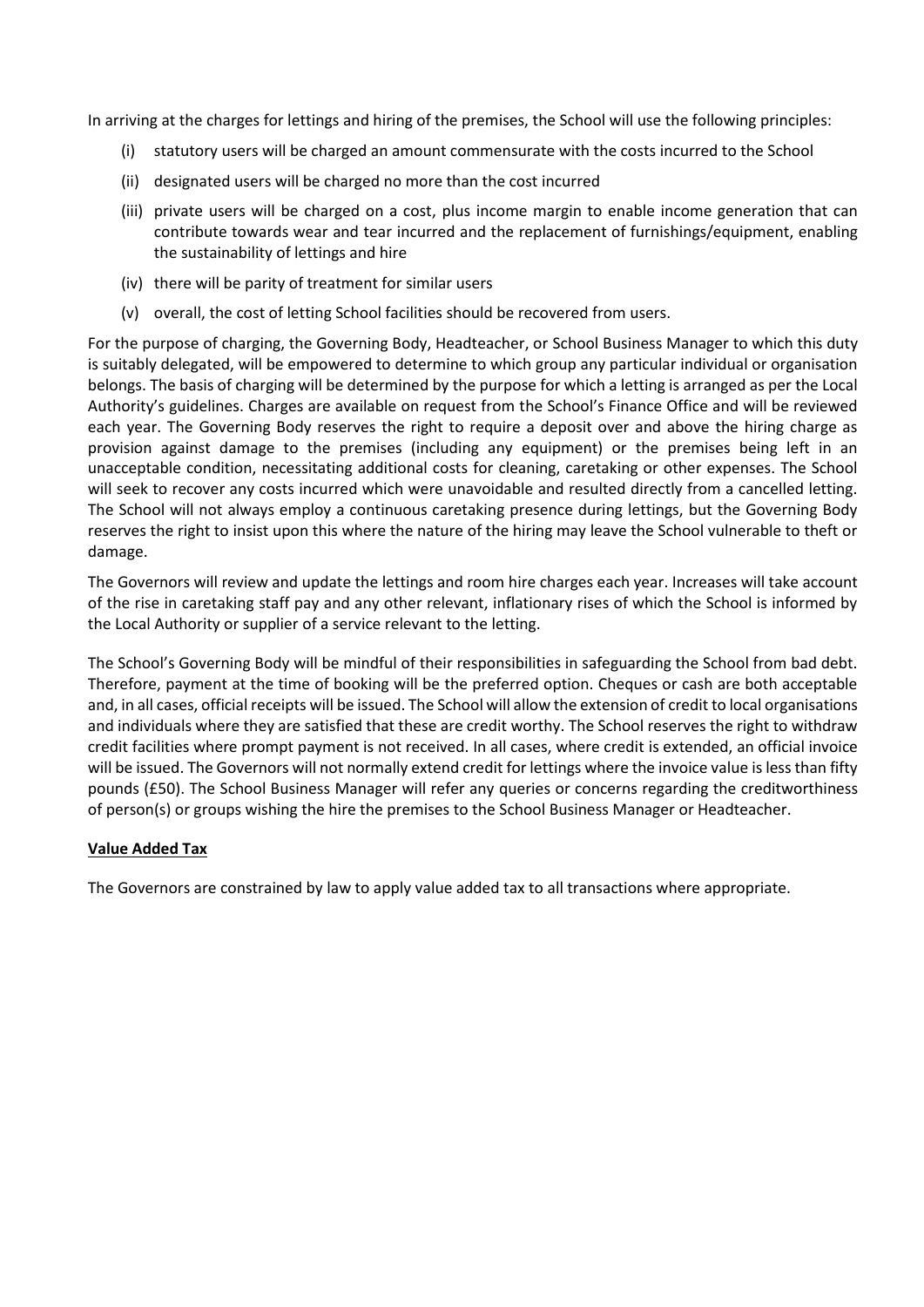## **Lettings Policy**

#### **Introduction**

The Governing Body is committed to ensuring the efficient use of the school's premises and making them available for use by the local community.

However, the overriding aim of the Governing Body is to support the school in providing the best possible education for its pupils, the promotion of equality and opportunity and the community cohesion of the local area. Any hiring out of the premises to outside organisations will be considered with this in mind.

#### **Definition of a Hire Arrangement**

A hire arrangement may be defined as:

"Any use of the school buildings or grounds by parties other than the school and its partners. This may be a community group (such as a local football team) or a commercial organisation (such as a local "Weight Watchers" branch)."

The following activities fall within the day to day business of the school and are not considered to be hire arrangements.

- Breakfast club, out of school club
- Governing body meetings
- Extra-curricular activities arranged by the school for pupils
- Parents meetings
- PTA meetings

The costs arising from these uses are therefore a legitimate charge against the school's delegated budget.

#### **Types of Hire Arrangements**

The Governing Body has agreed to define hire arrangements under the following categories:

- **School Hire Arrangements** for activities for pupils or their parents/carers that provide educational benefit to pupils that the school wishes to subsidise;
- **Community Hire Arrangements** for other community activities which should be made on the basis of full cost recovery; and
- **Commercial Hire Arrangements** will be charged on a cost plus an income margin for the school.

#### **Hire Arrangement Times, Available Facilities and Equipment**

The following times, facilities and equipment available are agreed as follows:

• School classroom, playground or field from 6.00pm to 9.00pm weekdays, 9.00am to 5.00pm weekends (term time only), 9.00am to 5.00pm daily during school holidays, all subject to approval of Headteacher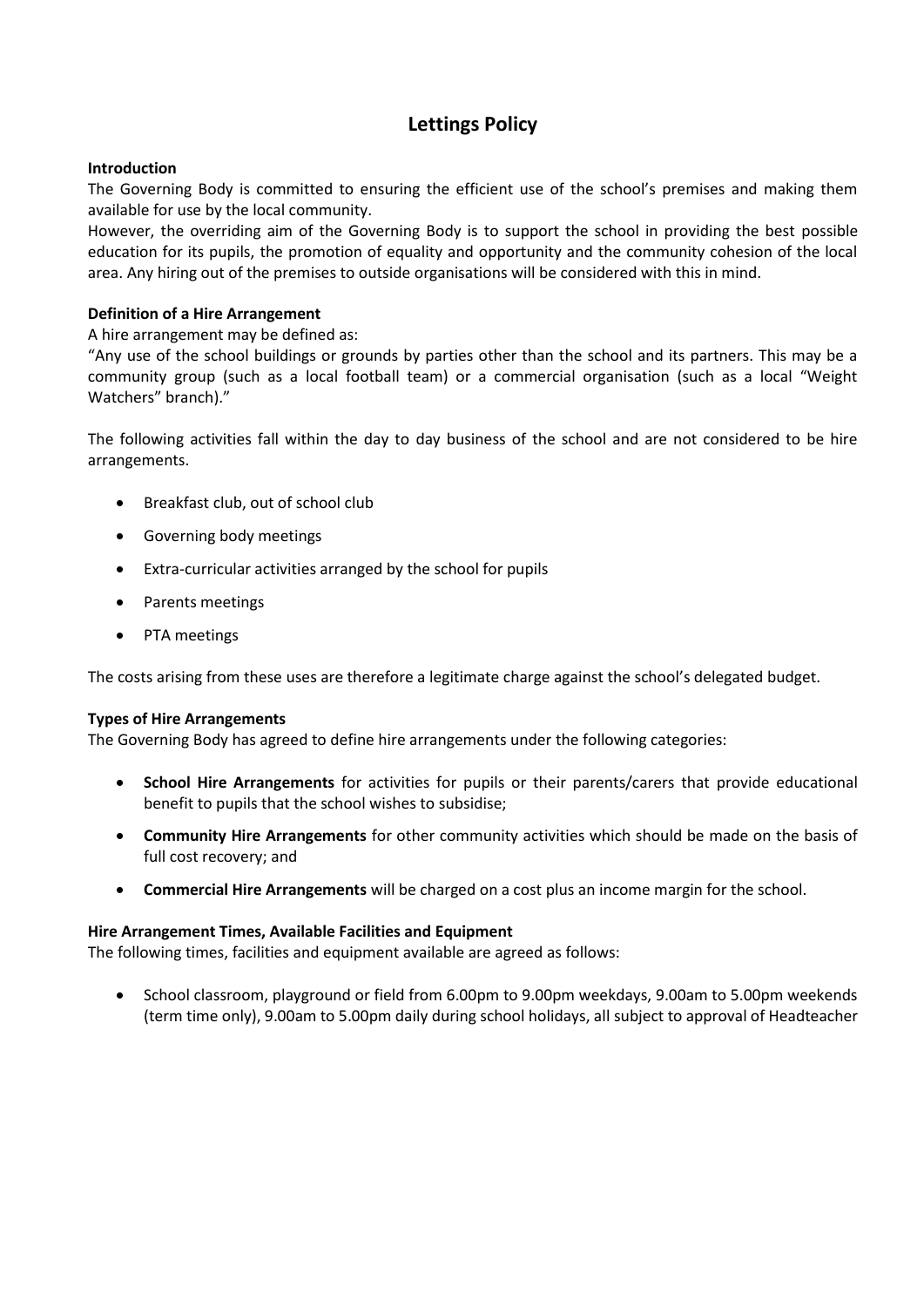#### **Priority for Hire Arrangements**

Being mindful of the needs of the local area, the Governing Body has undertaken an assessment of local needs. This information has been used to determine the priorities for hire arrangements. The following hire arrangements are especially encouraged:

- Educational activities open to school pupils and their families
- Recreational activities open to school pupils and their families
- Activities organised by local community groups for the benefit of the local community
- Hire arrangements to parents attached to the school / people living in the local community / voluntary organisations / women's groups / disability groups / low income groups / children's groups / youth groups etc

The following activities are not considered appropriate for hire arrangements as they are either well provided for in the local area, are not deemed to be compatible with the ethos of the school or are not able to be accommodated within the school's facilities:

• Commercial activities with little potential to generate income or support the school, events selling alcohol or promoting gambling. This list is not exhaustive and applications to hire the school will be considered on an individual basis.

#### **Applications**

Organisations or individuals seeking to hire the school premises should contact the school office. Following receipt of an enquiry, the enquirer shall be provided with a Hire Arrangements Information Pack which includes copies of the following:

- i. the School's Hire Arrangements policy;
- ii. the School's Terms and Conditions;
- iii. the Scale of Charges; and
- iv. the application form

All applications for the hire of accommodation must be made on the appropriate application form (H1) and submitted to the School Business Manager at least three weeks before the proposed date of the hire arrangement.

Applications from young persons under the age of 18 must include the name, address and signature of the guarantor who shall be over the age of 18.

The person signing the application form will be considered to be the Hirer and in doing so will be in acceptance of the terms and conditions of the hire arrangement.

A record of all enquiries shall be kept on file.

The School Business Manager will decide on the application with consideration to:

- The priorities for hire arrangements agreed by Governors and set out in the school's hire arrangements policy
- The availability of the facilities and staff
- The school's equal opportunities, health and safety, child protection policies
- The health and safety considerations such as numbers of users, type of activity, qualifications of instructors etc.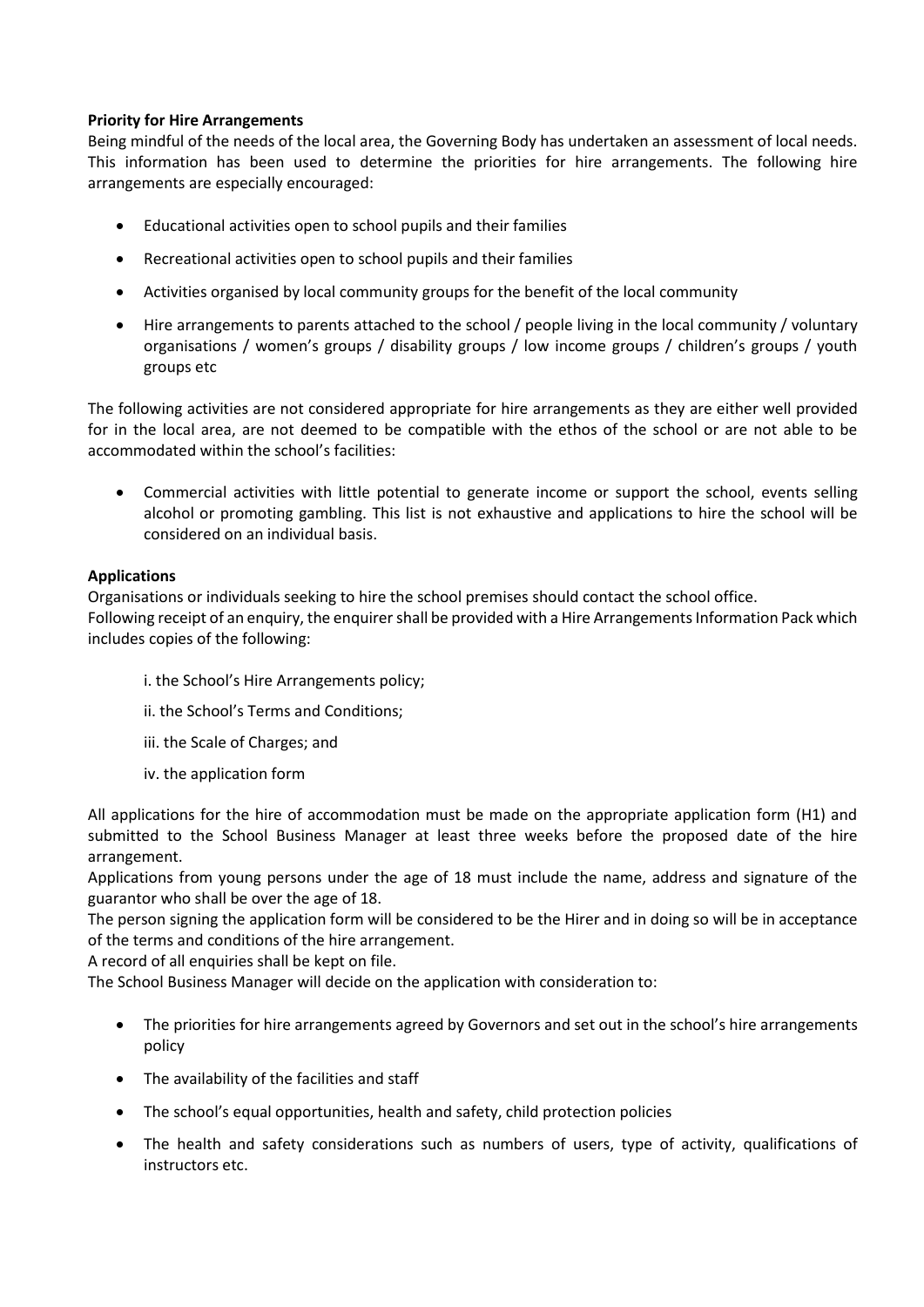Once a hire arrangement has been approved, a letter of confirmation will be sent to the Hirer.

The Hirer will be invoiced for the cost of the hire arrangement in accordance with the Governing Body's current scale of charges. We will seek payment in advance in order to reduce any possible bad debts and/or a deposit to cover damage. An official receipt will be issued for all payments received. All hire arrangement fees received will be paid into the school's bank account. The income and expenditure relating to hire arrangements shall be clearly recorded by the school and reported under the guidelines for Consistent Financial Reporting.

The Headteacher on behalf of the Governing Body has the right to refuse an application and no hire arrangement shall be regarded as "booked" until approval has been given in writing and payment received in full. The reason for refusals shall be recorded on the application form and fully explained to the enquirer.

#### **Charges**

Whilst recognising that the School has a statutory duty to ensure that it does not suffer a net loss in hiring out accommodation, the Governors seek to set a scale of charges at a reasonable level that is not unduly onerous for those organisations within the community that operate on a voluntary basis.

Charges are set out in the Schedule of Charges.

The scale of charges shall be reviewed annually in the autumn term by the Governing Body for implementation with effect from 1 Sept of that year. The details of current charges shall be provided in advance of any hire arrangement being agreed and users shall be given 28 days' notice in writing of any variation to charges.

For the purpose of charging, the headteacher and School Business Manager are empowered to determine to which group any particular individual or organisation belongs. They are also able to offer any discounts or agree a subsidy for any hire arrangements, as they deem appropriate. The basis of charging will be determined by the purpose for which the hire arrangement is arranged.

The charges payable shall be those applying at the time of the hiring and not at the time of application.

The school reserves the right to require a deposit over and above the hiring charge that equates to 25% of the hire charge as a surety against damage to the premises (including any equipment) or the premises being left in an unacceptable condition necessitating their incurring additional costs for cleaning, caretaking or other expenses. Within 14 days of the end of the hire arrangement the deposit shall be refunded to the Hirer subject to any deductions that may be made for loss or damage to school premises/equipment.

The school is constrained by law to apply value added tax to all transactions where this is appropriate. The hire arrangement of rooms for non-sporting activities is exempt from VAT whereas sports hire arrangements are subject to VAT.

The minimum hire period shall be one hour.

The school will seek to recover any cost incurred by the school that is unavoidable and results directly from the cancellation of a hire arrangement. The timescale and charges for cancellations are set out in the Terms and Conditions of Use.

### **Management of Hire Arrangements**

The Governing Body has delegated day-to-day responsibility for hire arrangements to the Headteacher in accordance with the Governing Body's policy. Where appropriate, the Headteacher may delegate all or part of this responsibility, such as security, child protection, etc to other members of staff, whilst still retaining overall responsibility for the hire arrangements process.

If the Headteacher has any concern about whether a particular request for a hire arrangement is appropriate or not, he will consult with the Chair of Governors.

The school should ensure that the terms of any contract for hire arrangements such as sports activities, theatre groups, cubs and scouts, etc that will require the contractor to employ staff or use volunteers to work with, or provide services for children, regardless of whether they attend the school or not, also requires the contractor to adopt and implement the measures described in this guidance. They [schools] shall also monitor the contractor's compliance. An annual report on hire arrangements will be delivered to the Governing Body and will include information on users, finance, incidents and accidents, enquiries and any hire arrangements refused.

#### **Security**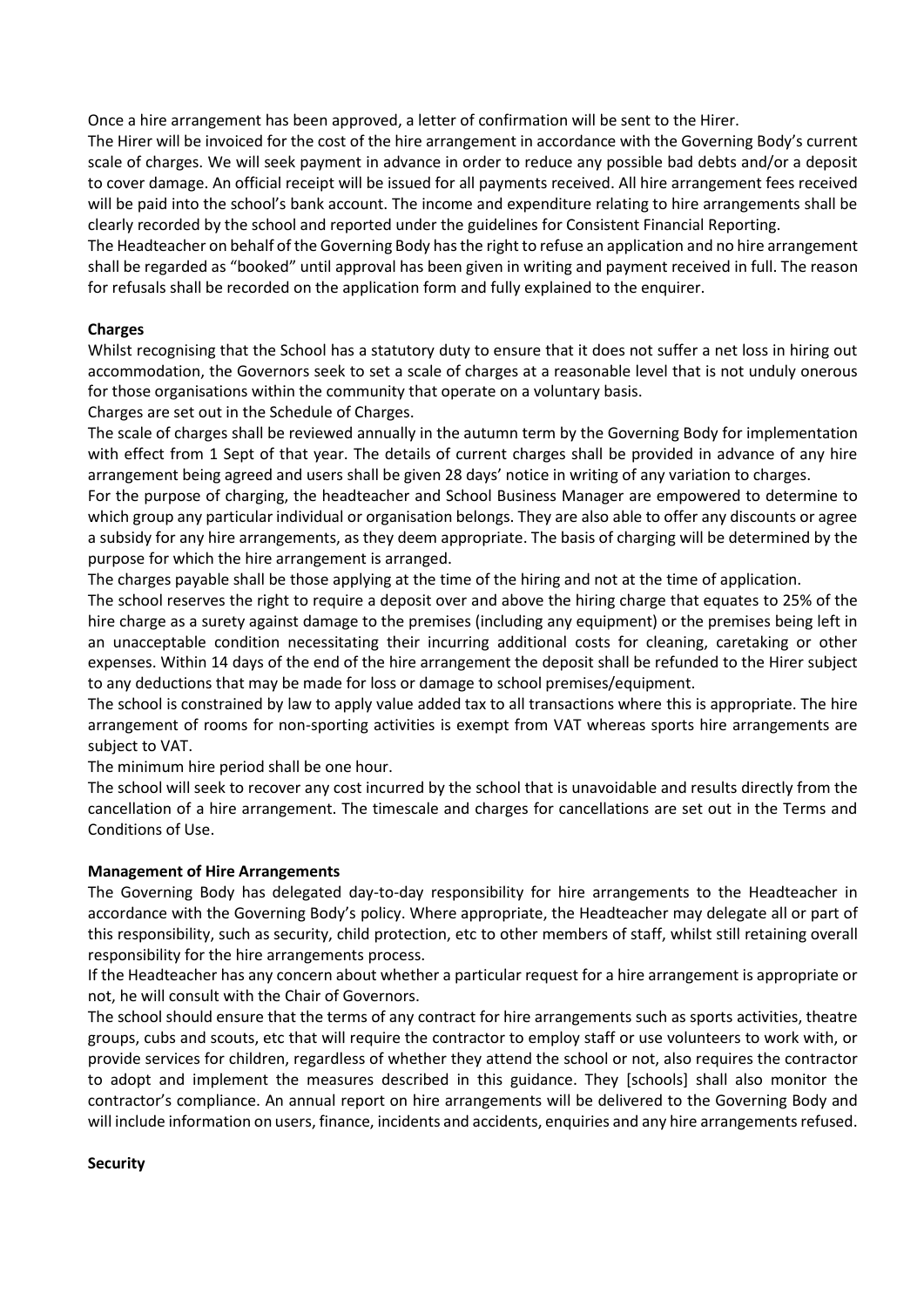The Headteacher has delegated authority to determine the security risk for each hire arrangement and shall be responsible for allocating a continuous security presence or other control measure.

Entrance to the school shall be via the pedestrian entrance which will be opened by the school at the agreed time. For security reasons, the school keys shall not be available to the Hirer.

The Hirer must use only that area of the premises hired and must observe any instructions given by the School concerning the areas available and unavailable.

The Hirer shall not have access to the school's landline telephone and shall be required to have access to their own acquired mobile phone for emergencies.

#### **Conduct of Users**

The Hirer shall be present at all times during the hire and shall be responsible for the maintenance of good order; special attention shall be given to:

- The behaviour of those in attendance;
- The interests of residents in the neighbourhood so that they are not disturbed or caused any inconvenience;
- Other functions being held elsewhere on school premises so that they are not interfered with;
- All those in attendance vacating the premises in an orderly manner and by the finishing time as stated on the application form.

Smoking is not allowed within the school's perimeter.

Animals, other than Guide Dogs, are not permitted anywhere on the school premises except with the express approval of the Governing Body.

#### **Indemnity and Insurance**

Neither North Yorkshire County Council nor the school shall be liable for any injury or damage to persons or property upon its premises (so far as they are legally able to do so) sustained during the hire.

The Hirer shall agree to indemnify North Yorkshire County Council, its employees and agents and the school against all actions, proceedings, claims, damages, awards or costs in respect of loss, damage, death or personal injury during the period of hire or before or after that time unless such death or injury occurs as a result of the negligence or breach of duty of North Yorkshire County Council, the school or their agents or employees.

The Hirer must be covered by public liability insurance policy with a minimum limit of £5 million including damage to the premises and its contents. It shall be necessary to produce documentary evidence of the cover when booking.

The Governing Body may at its discretion waive this requirement where the Hirer is an individual or small informal group of individuals (not using the school buildings for commercial or business purposes) who **do not**  fall within the following definition and are not able to obtain public liability insurance:

- Members of any club, association or society which operates by subscription or entry fee;
- Any charity or individual organisation, carrying on business with a view to profit.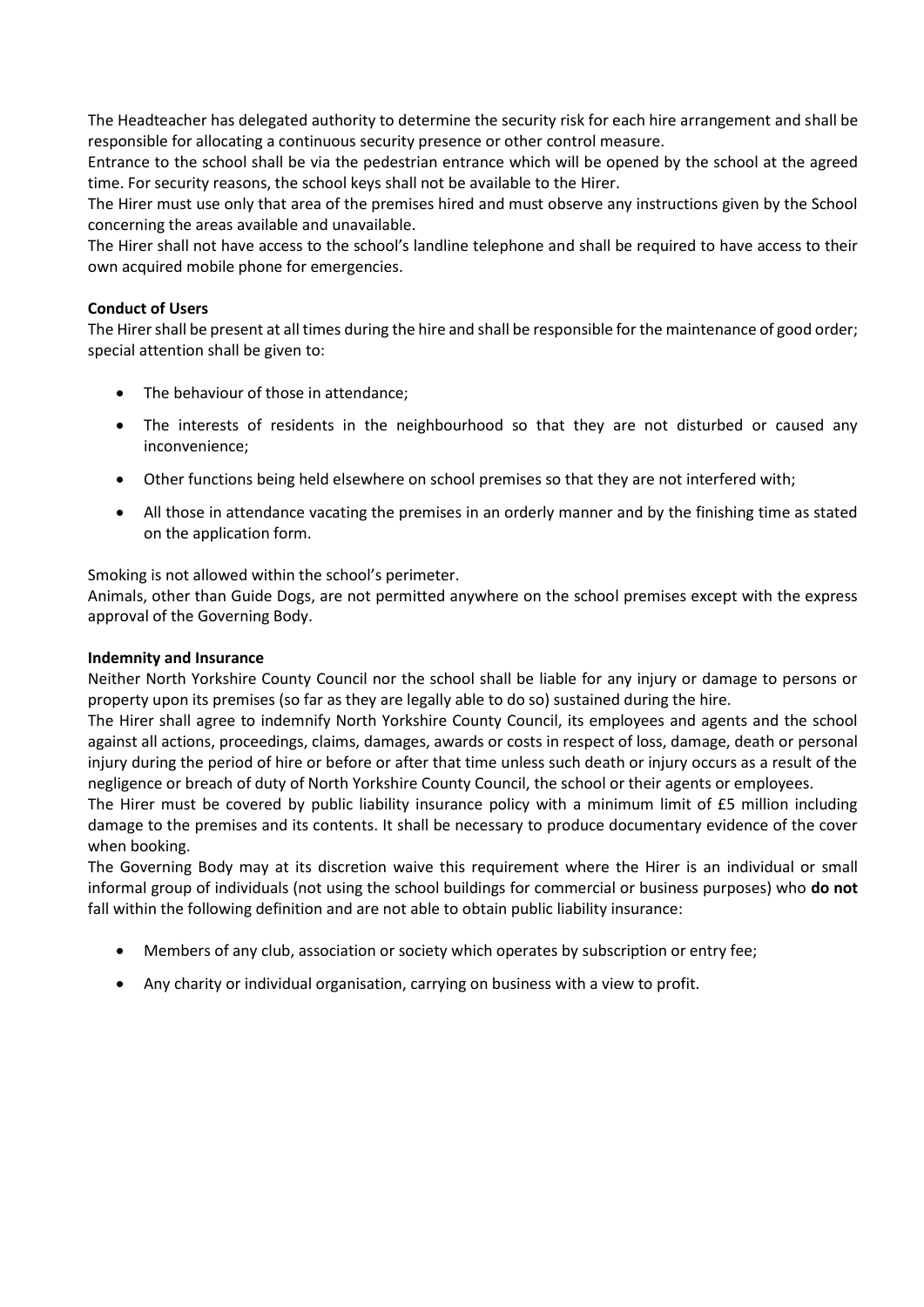#### **Cancellation**

The Governors may end a booking arrangement by giving the User three months written notice to expire at any time.

The Governors may end the agreement immediately by notice given by them:

1. If at any time any payment due remains unpaid for more than 28 days after becoming due

2. If the user fails to remedy any breach of any conditions as set out in the terms and conditions of hire after being required to remedy such breach by 28 days' notice in writing

3. If the User breaches any of the conditions as set out in the terms and conditions of hire which in the opinion of the Governors is incapable of being remedied and the Governors state this in a notice given by them

4. In extreme cases the Governors may terminate this agreement summarily without notice if it has been shown that the User has not ensured that suitable arrangements are in place with regard to the safeguarding of children, vulnerable adults and child protection in line with the requirements of current legislation and any North Yorkshire County Council safeguarding procedures.

The school will not refund any sum paid.

The school shall not be held liable or be required to pay compensation for any loss sustained as a result of or in any way out of the cancellation of the hire.

#### **Appeals Procedure**

If a Hirer has a hire arrangement application rejected or agreement withdrawn they have the right to appeal to the Governing Body.

The appeal should be made in writing and will be presented at the next full meeting of the Governing Body.

The Hirer will be informed of any action and/or decision taken by the Governing Body.

The Governing Body's decision is final.

#### **Complaints Procedure**

If a Hirer is dissatisfied with any aspect of the service they have received, they should at the earliest opportunity attempt to resolve this with the staff at the school. Every effort will be made to resolve disputes between parties quickly and effectively.

In the event of a dispute, the complainant should proceed as follows:

- 1. The relevant member of staff should be contacted to try to resolve the problem.
- 2. If the matter cannot be resolved satisfactorily, the Headteacher should be contacted.
- 3. If the matter remains unresolved, the complaint must be submitted in writing to the Headteacher.
- 4. Where the Headteacher has failed to satisfy the complainant, the Governing Body (or a committee or an individual governor where delegated to do so) may review the case.

Having exhausted the steps above, all unresolved disputes or differences shall be referred to a single arbitrator who shall be determined by the school's Governing Body.

#### **Value Added Tax Regulations**

In accordance with current Value Added Tax regulations, the supply of sports facilities for playing any sport or participating in physical recreation normally incurs standard rated VAT of 20%. However, in certain circumstances organisations may be eligible for a VAT exemption for use of the following facilities:

- Sports pitches
- Swimming pools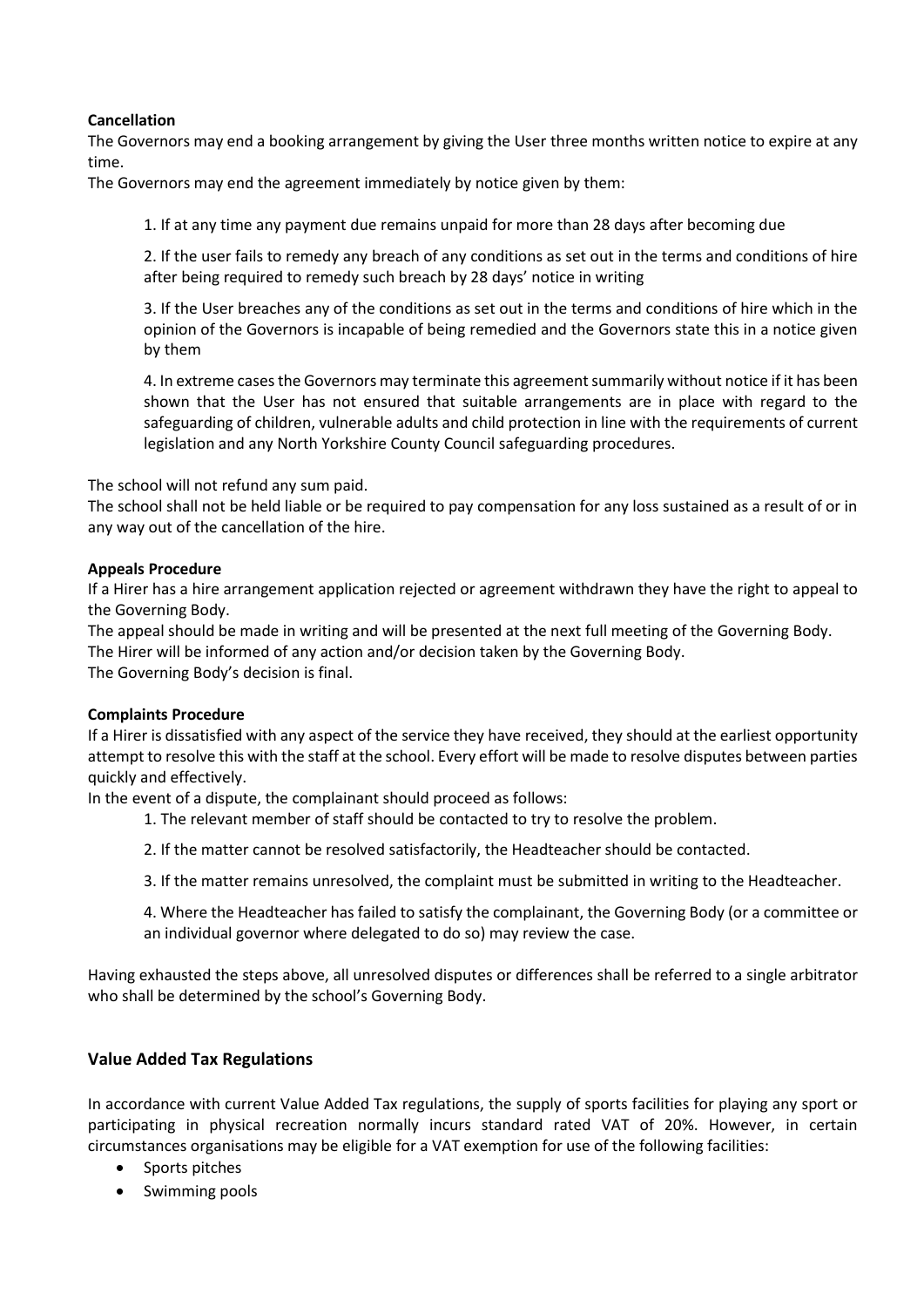- Sports halls
- Sports courts
- Sports equipment
- Gymnasiums
- Assembly halls

### **The supply of facilities for sporting activities can be exempt if all of the following criteria are met:**

1. It is for a series of 10 or more periods of any duration;

2. Each period is for the same activity and at the same place,

3. The interval between periods is never less than one day or more than 14 days.

4. The fee for the hire arrangement relates to the whole series of sessions and is evidenced by a formal Hire arrangements contract issued by the Hire arrangements Service;

5. The use of facilities is exclusive to the customer or is a distinct or separate area/facility;

6. The customer is a school, club, association, or organisation representing clubs and associations *and meets the criteria of an eligible body as determined by the HMRC;* and

7. The activity taking place is a qualifying activity (list available upon request)

#### **The conditions governing these special arrangements are as follows:**

- The minimum interval between periods of one day is a strict 24 hours e.g. if a session is booked from 7pm to 8pm one day, it is not possible for the next session to start prior to 7pm the following day without invalidating the VAT exemption.
- There must be clear evidence of a formal agreement, which must be in place prior to the commencement of the first session in a series of hire arrangements.
- Any extra charges for extended or additional sessions not in the original agreement will incur standard rated VAT at 20%.
- The formal agreement offers customers the option to pay in advance of the activity. Annual bookings for term time only use will be charged in advance/arrears of the term less VAT providing all the criteria are met and providing that there are 10 occasions booked in each term, otherwise VAT will be chargeable;
- If payment in advance is made, there will be no refund unless the sessions are cancelled due to circumstances outside of the control of the solely liable person– please see cancellation policy.
- If payment in arrears is made and a refund is given due to the customer cancelling or varying the length of any sessions then the whole hire arrangement (or term, if an annual term time only booking is made) becomes liable for standard rated VAT at 20%
- Previous qualification for VAT exemption will not be taken into account for new bookings and each application will be assessed via the above legislative criteria

### **Terms and Conditions for Use of School Premises**

All groups/organisations that use the premises are required to read these terms and conditions and agree to abide by them. This terms and conditions document will be signed by the Chair of Governors at the School and the Hirer/nominated person from the hiring group/organisation.

#### **Interpretation**

'The School' means the Governing Body of the School, its employees and agents. 'The Hirer' is the organisation or individual with whom the school is contracting.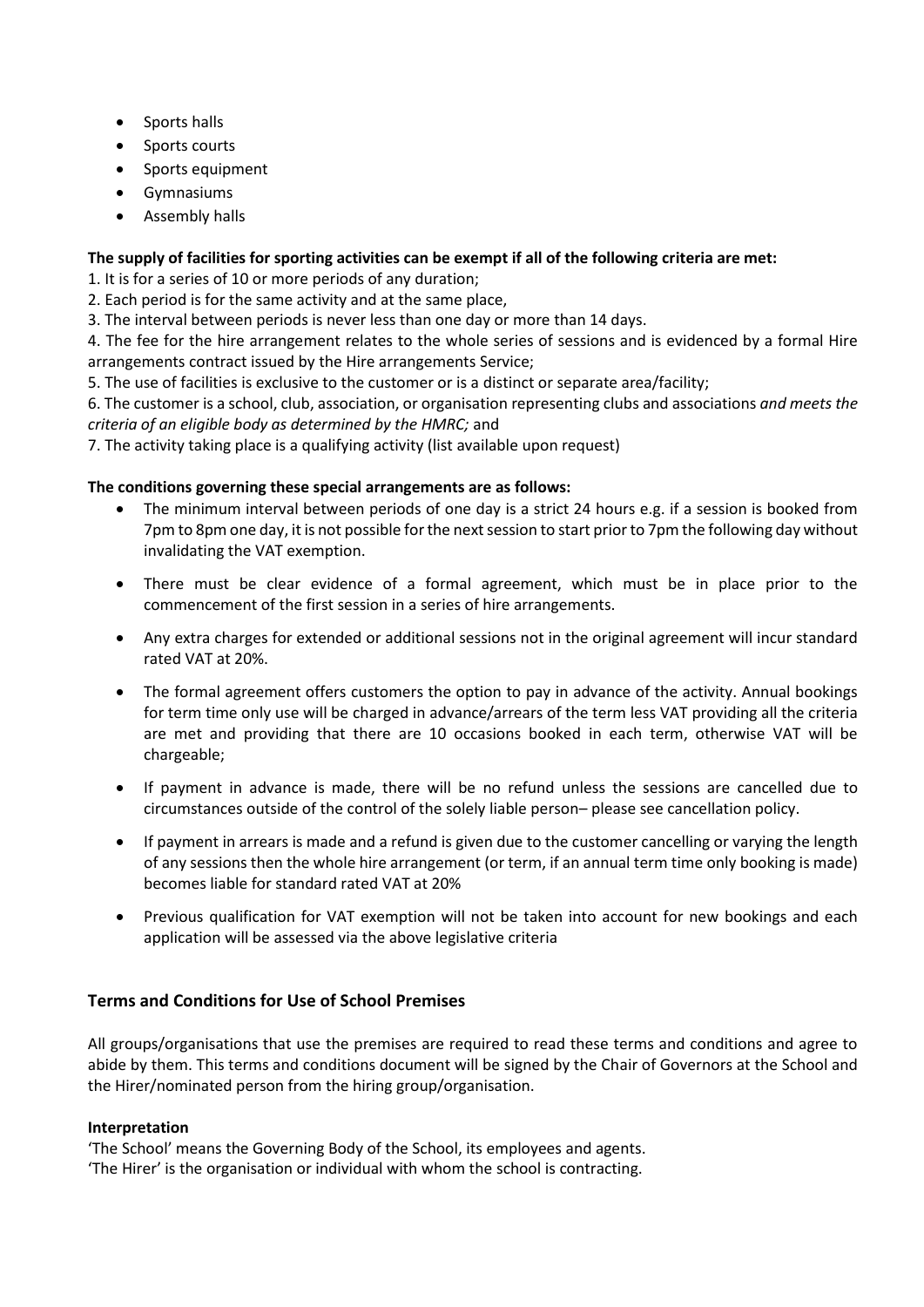#### **Purpose of Use**

1. The accommodation shall only be used for the purposes and within the hours stated on the application, as confirmed by the School. The Hirer shall be responsible for ensuring these conditions of occupation are observed and that there is no interference with the normal activities of the school.

2. The Hirer shall not assign or sublet the whole or any part of the benefit of this agreement.

3. No interference is to be made with school property/equipment/premises which do not form part of the hire arrangement.

4. Nothing in this agreement shall create a tenancy.

#### **Access**

5. The Governing Body or its representative has access to the areas subject to hire for the purpose of inspection.

#### **Health and Safety**

6. The Hirer must comply with all laws relating to the premises and the occupation and use of the premises by the Hirer including but not limited to Health and Safety legislation.

7. The Hirer is responsible for the effective supervision of the arrangements and activities in the premises during the period of hire and for the prevention of disorderly behaviour so as to ensure that no nuisance or annoyance arises to the occupiers of adjoining premises or neighbouring residents and shall behave reasonably at all times.

8. The school fire, emergency and evacuation procedures shall be forwarded to the Hirer (form H2) and it is the Hirer's responsibility to ensure that the whole party are aware of these procedures. The Hirer shall be required to take any precautions necessary to ensure the safety of those attending the period of hire, including ensuring the means of escape from fire are not blocked or impeded.

9. It is the Hirer's responsibility to ensure that there is someone present who is suitably qualified to deliver first aid in the event of an emergency.

10. The Hirer shall immediately inform the school of any emergency, accident or serious incident that occurs on the school premises. This shall be done in person and may require the applicant telephoning contact the Headteacher or the School Business Manager on the telephone number provided. The Hirer shall be responsible for reporting to the Health and Safety Executive any accident that arises from activities that it organises.

11. Hirers providing services to children, whether pupils at the school or others, must have policies and procedures in place to ensure children's safety, and must provide evidence of these to the school as required, i.e. Safeguarding Policy and Use of Mobile Phone Policy, CRB/ISA checks. Appendix 7 Sample Terms and Conditions

### **Payment of Hire Charges and Deposit**

12. Hire charges shall be due and payable 7 days before the date of the booking.

13. The school reserves the right to require a deposit over and above the hiring charge as a surety against damage to the premises (including any equipment) or the premises being left in an unacceptable condition necessitating their incurring additional cost for cleaning, caretaking or other expense.

14. Failure to appear for a hire arrangement shall result in the cost of the booking being levied.

15. Whether or not the option to hire is actually exercised, payment must be made. For example, if the Hirer makes and pays in advance for a ten consecutive week booking but only uses the premises for eight weeks, the full charge for ten evenings is payable. There shall be no refund unless the reason for cancellation is due to school commitments / out of the control of the user group.

#### **Responsibility of the Hirer for Good Order and Safety**

16. The Hirer shall be responsible for any damage to the school property, equipment or buildings caused by them or their guests. The Hirer must report any such damage to the school immediately. The Hirer shall repay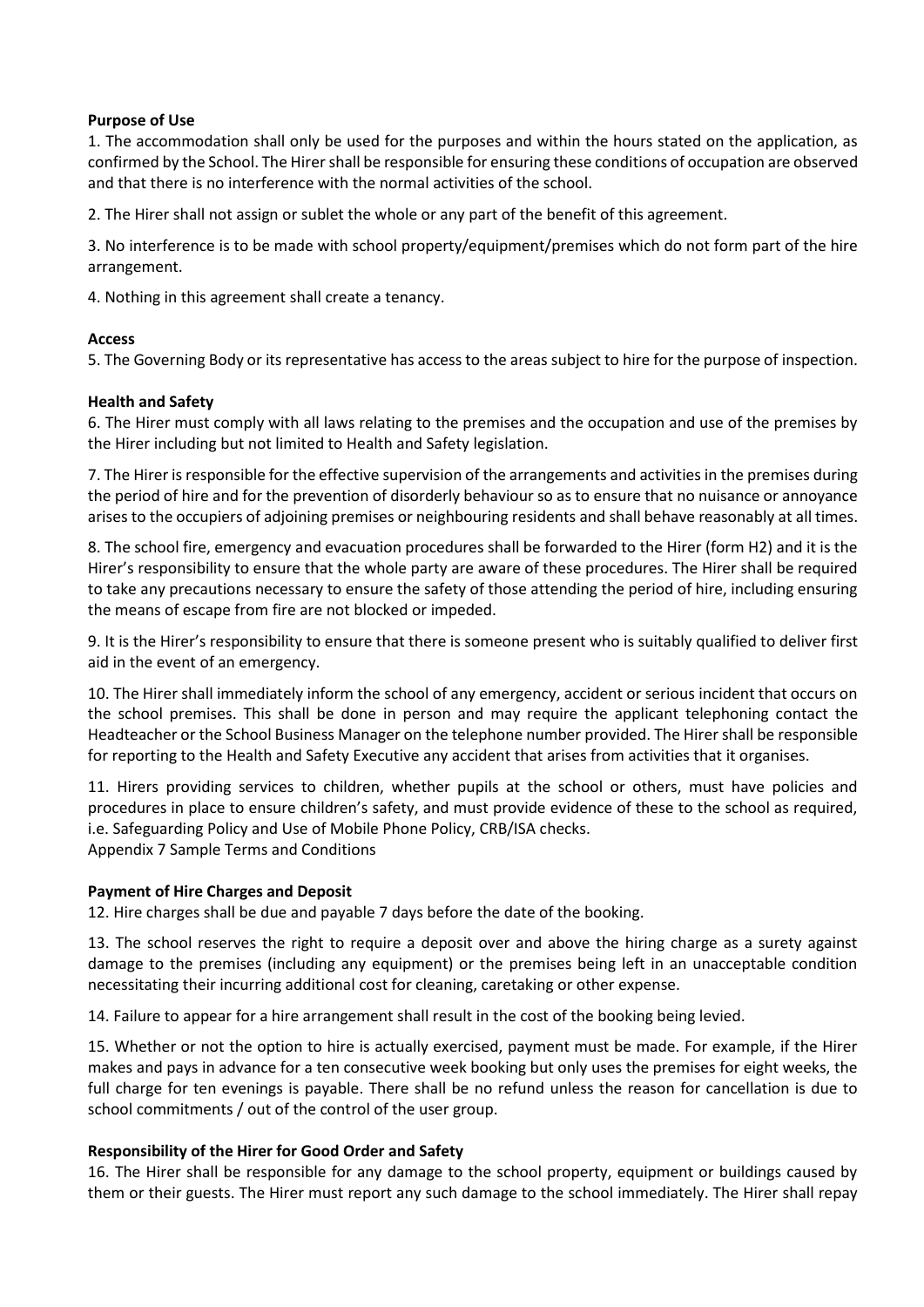to the school, on demand, the cost of re-instating or replacing any part of the premises or any property on the premises which shall be damaged, destroyed, stolen or removed during the period of hire or prior or subsequent thereto if in relation to or by reason of the hiring. Any such costs will be in addition to the specified hire arrangements charges.

17. All preparatory and clearing away time must be accounted for in the period applied for. Should the booking overrun, the Hirer shall be charged at the hourly rate for every hour or part thereof over and above the agreed times.

18. The Hirer shall ensure that all accommodation is left in a clean and tidy condition at the end of the hire arrangement. Using litterbins and recycling facilities as appropriate will help this.

19. The Hirer must obtain express permission from the school to leave any equipment on the premises. Where permission is granted, the Hirer is responsible for any equipment they leave on the premises and shall ensure that such equipment is in good repair and after use, safely stowed away. Items no longer required by the Hirer, or deemed by the school/North Yorkshire County Council to be unsafe or beyond repair or else unsafely stored on the premises shall be promptly removed by the Hirer on demand. If such request is not complied with by the Hirer within [insert timescale], the items may be disposed of by the school/North Yorkshire County Council and the Hirer shall reimburse the school/North Yorkshire County Council for any expense incurred as a result.

20. The school shall not be responsible for any article brought or left in any part of the premises, or theft or loss of, or damage to vehicles parked in any car park provided.

21. The Hirer must ensure that all privately owned electrical equipment has a certificate of safety (Portable Appliance Test) from a qualified electrical engineer.

22. The Hirer shall comply with any reasonable instructions given by the Headteacher, premises Manager or other member of the school staff.

23. Alcohol is not allowed to be sold on the premises unless prior permission is given by the school and a licence obtained by the Hirer. Illegal drugs are not to be brought onto or consumed on the school premises.

24. There shall not be brought onto the premises anything of an inflammable, dangerous or noxious character.

25. Where the premises do not have a Public Entertainment Licence the Hirer shall be responsible for obtaining such a licence. Any fees for such licences are to be paid for by the Hirer.

26. The premises may not be used for games of chance, other than bingo, unless permission has been granted by the Governors in writing.

27. Smoking is not allowed on the school premises at any time.

28. Animals, other than Guide Dogs, are not permitted on the school premises without the prior written consent of the school.

29. The Hirer shall not make any alteration or addition to the premises and shall not affix any items to the premises.

### **Conditions of Hire Specific to School Kitchens**

34. The use of any kitchen equipment is prohibited without prior consent of the school. In the case of consent being given, a member of the school's kitchen staff shall be present during the hire of the facility to ensure that the equipment is used appropriately.

35. The use by the Hirer of any food stocks held by the school for the provision of a school meal service is not permitted.

36. The Hirer has received all necessary food safety training as required by law.

37. The kitchen premises shall be left in a clean and hygienic condition after the hire.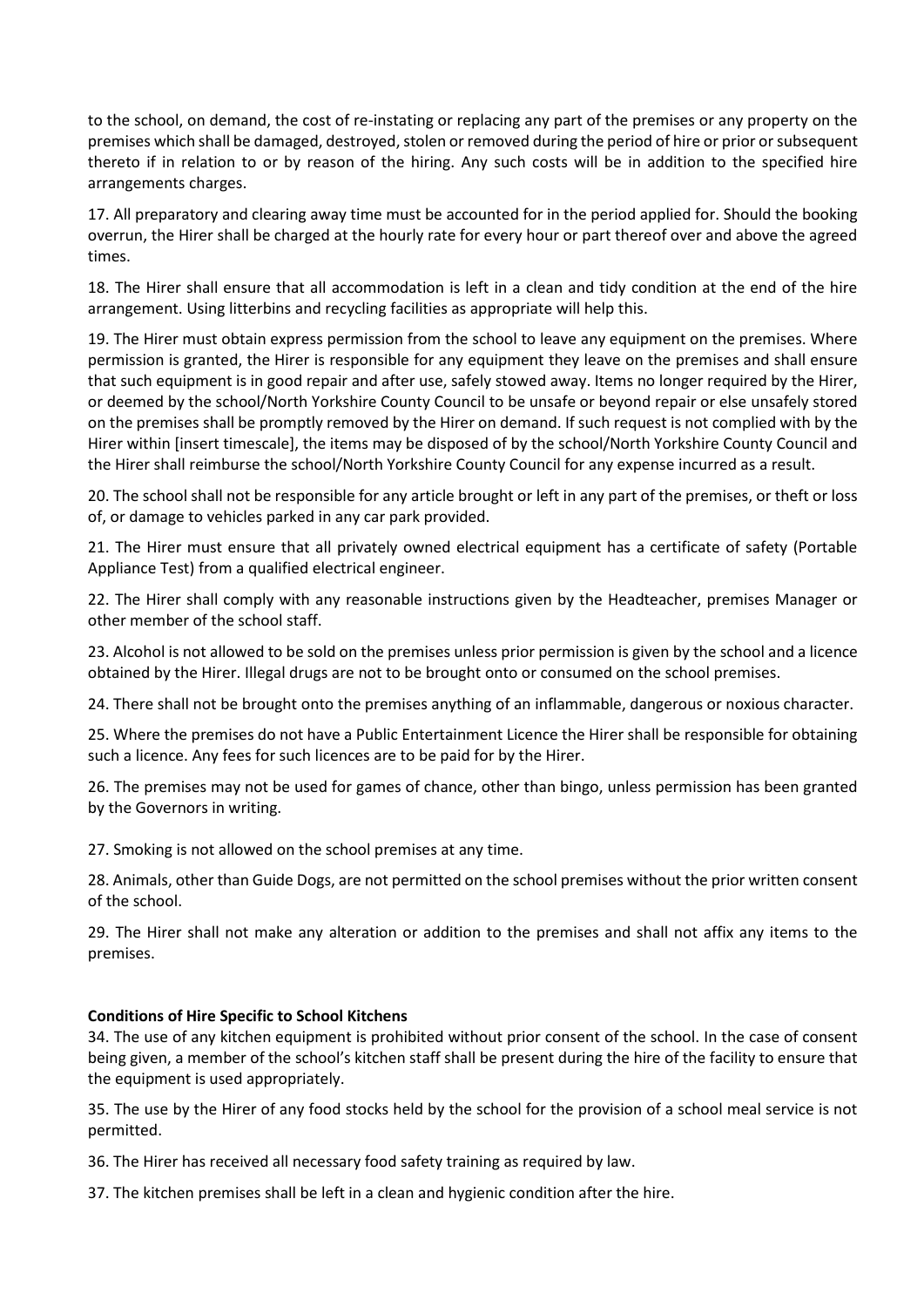38. Any costs incurred by the school in remedying any damage caused by the Hirer or by the use of their own equipment shall be recharged in full.

#### **Conditions of Hire Specific to Playing Fields during the Football/Rugby Season**

39. The length of time booked for the use of a pitch must include preparation time, full playing time including breaks in play for half time and time to clear the facilities.

40. During the football season, the condition of each pitch will be carefully monitored on a weekly basis by the School Business Manager so as to determine as early as possible whether a pitch can continue to be played.

41. The school shall ensure that pitches are marked out for the appropriate sport for which the facilities are being used and that all equipment such as goal posts conform to health and safety standards. The school shall ensure that the grass is at a suitable length for the sporting activity to take place.

42. The decision to cancel the use of a pitch, and so a hire arrangement, rests with the School Business Manager and that decision shall be final and cannot be changed irrespective of the view of any referee. The Hirer will abide by the decision of the School Business Manager and shall not permit their members to use the facilities once a cancellation has been notified. Any unauthorised use shall result in the termination of the hire arrangement agreement permanently.

#### **Indemnity and Insurance**

44. North Yorkshire County Council and the school disclaim liability for injury or damage to persons or property upon its premises (so far as they are legally able to do so).

45. The Hirer agrees to indemnify North Yorkshire County Council, its employees and agents and the school against all actions, proceedings, claims, damages, awards or costs in respect of loss, damage, death or personal injury during the period of hire or before or after that time unless such death or injury occurs as a result of the negligence or breach of duty of North Yorkshire County Council, the school or their agents or employees.

46. The Hirer must be covered by a public liability insurance policy with a minimum limit of indemnity of £5 million including damage to the premises and its contents. It shall be necessary to produce documentary evidence of the cover when booking.

47. The Governing Body may at its discretion waive this requirement where the Hirer is an individual or small informal group of individuals (not using the school buildings for commercial or business purposes) who **do not**  fall within the following definition and are not able to obtain public liability insurance:

- Members of any club, association or society which operates by subscription or entry fee;
- Any charity or individual organisation, carrying on business with a view to profit.

48. North Yorkshire County Council (Diocese or Trustees in the case of Voluntary Aided Schools) and the School shall maintain Public Liability insurance for third party injury and damage caused due to their negligence.

#### **Advertising**

49. No advertising shall be permitted except without the prior written consent of the school.

#### **Video Recording**

50. No video recordings may be made unless prior permission has been obtained. The School must be satisfied that the proper approvals have been received by the Hirer from all of the appropriate authorities, organisations and companies before that permission can be granted.

#### **Cancellation**

51. The school reserves the right to cancel the booking at any time without notice and without assigning any reason, but will endeavour to give as much notice as possible. Neither North Yorkshire County Council nor the school will be liable for the provision of alternative accommodation or be liable for any compensatory payment.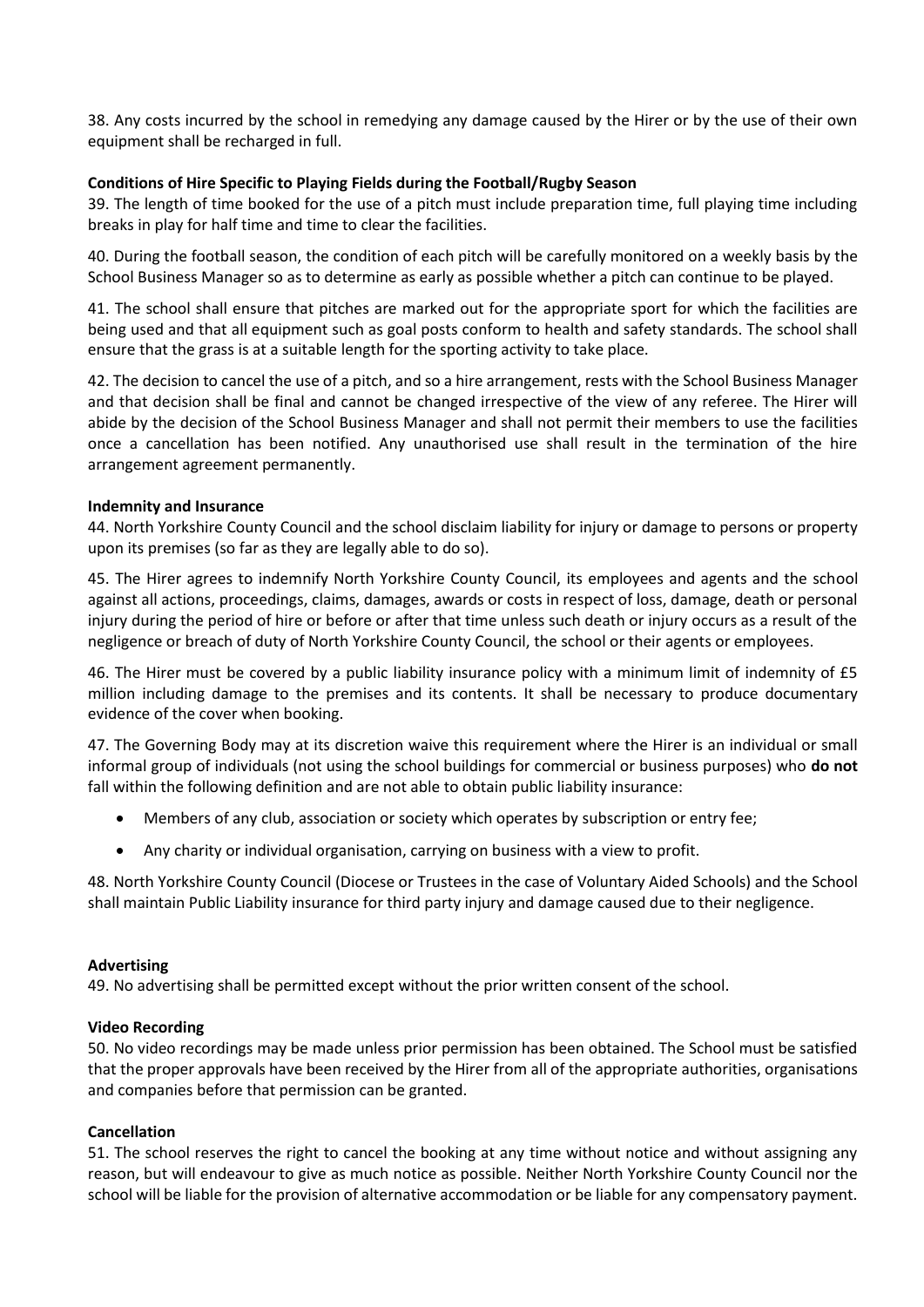In such circumstances, the school shall refund any monies paid in respect of the hire arrangement so cancelled but shall not be responsible for any loss or expenditure whatsoever in relation to the hire arrangement which the Hirer may have incurred or be liable to pay. The school reserves the right to refuse any application for hire as it may deem fit, or withdraw permission for any hire arrangement at any time.

52. If the facilities/equipment hired are not fully available for the duration of the booking or if the booked activity is prevented from taking place due to circumstances that were not informed to the Hirer prior to commencement of the hire arrangement, the school shall refund the monies paid for that booking.

53. If the Hirer, after the acceptance of a confirmed booking, cancels their booking 10 or more working days before the date of the booking, the full fee and deposit shall be refunded to the Hirer. If less than 10 working days' notice is given, only 50% of deposit shall be returned. If less than 5 working days' notice is given by the Hirer, there shall be no refund of the deposit. The school can, at their own discretion, overrule these in exceptional circumstances.

54. The applicant shall complete all relevant paperwork in a true and accurate way. False information may lead to an application being terminated.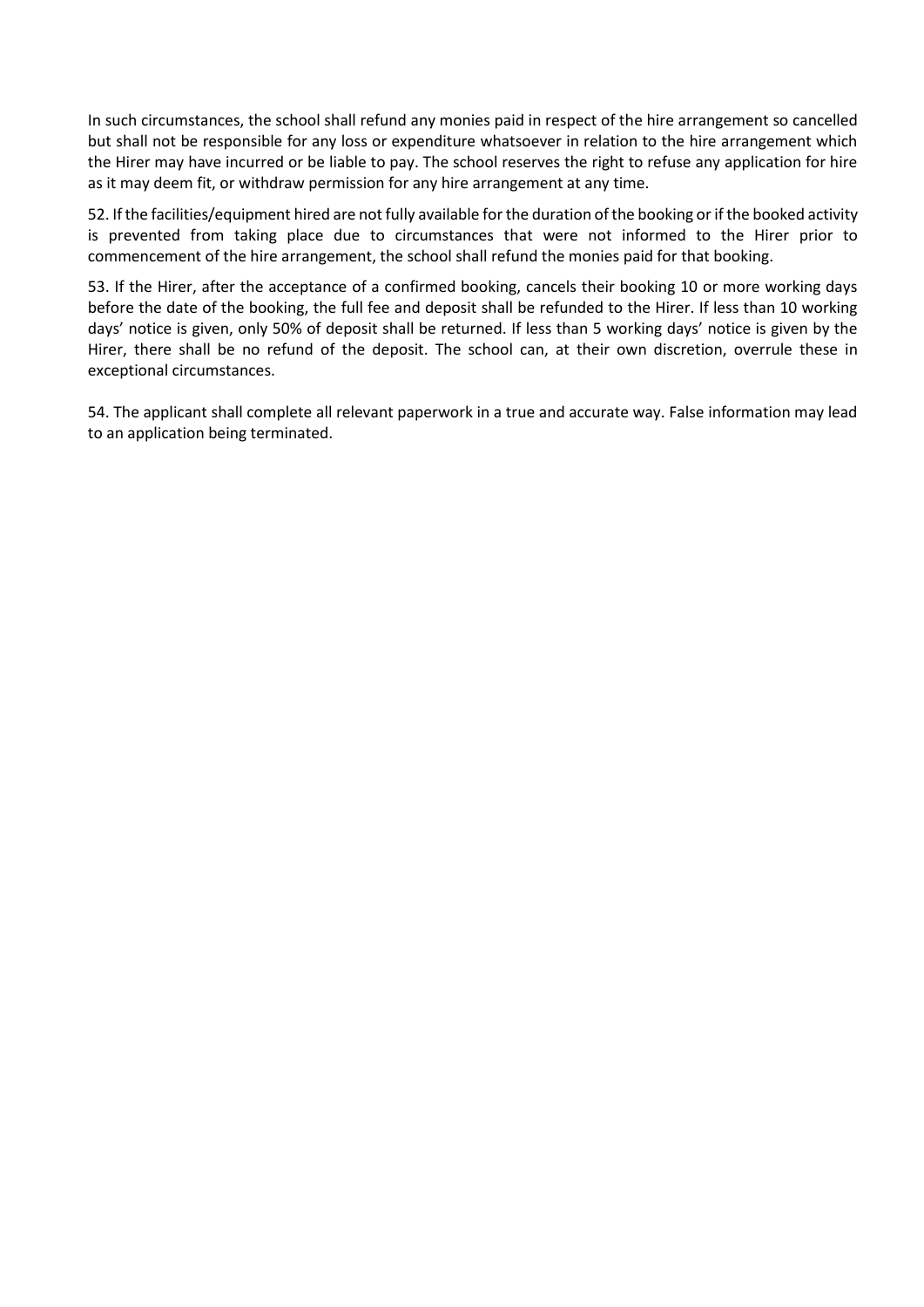## **Hire Arrangements Checklist for Hirer**

|                | Things to do                                                                                                                                                                                                                                 | $V$ when done |
|----------------|----------------------------------------------------------------------------------------------------------------------------------------------------------------------------------------------------------------------------------------------|---------------|
| $\mathbf{1}$   | Read through (i) the schedule of charges, (ii) the terms and<br>conditions of use and (iii) the application form                                                                                                                             |               |
| $\overline{2}$ | Complete the application form and sign two copies of the Terms<br>and Conditions                                                                                                                                                             |               |
| 3              | Send the application form and one copy of the signed Terms and<br>Conditions to school to formally request a booking                                                                                                                         |               |
| 4              | School notifies you that the booking is available or not and sends<br>an invoice                                                                                                                                                             |               |
| 5              | Complete risk assessment of activity (including CRB forms and ISA<br>Registration if working with children) licences etc                                                                                                                     |               |
| 6              | Send in risk assessment, CRB forms, copy of licences required,<br>copy of insurance documents* and payment of invoice (*Where<br>appropriate include proof of Public Liability insurance with a<br>minimum Limit of Indemnity of £5 million) |               |
| $\overline{7}$ | Attend induction into fire procedures                                                                                                                                                                                                        |               |
| 8              | Inform attendees of fire procedures and terms and conditions of<br>use                                                                                                                                                                       |               |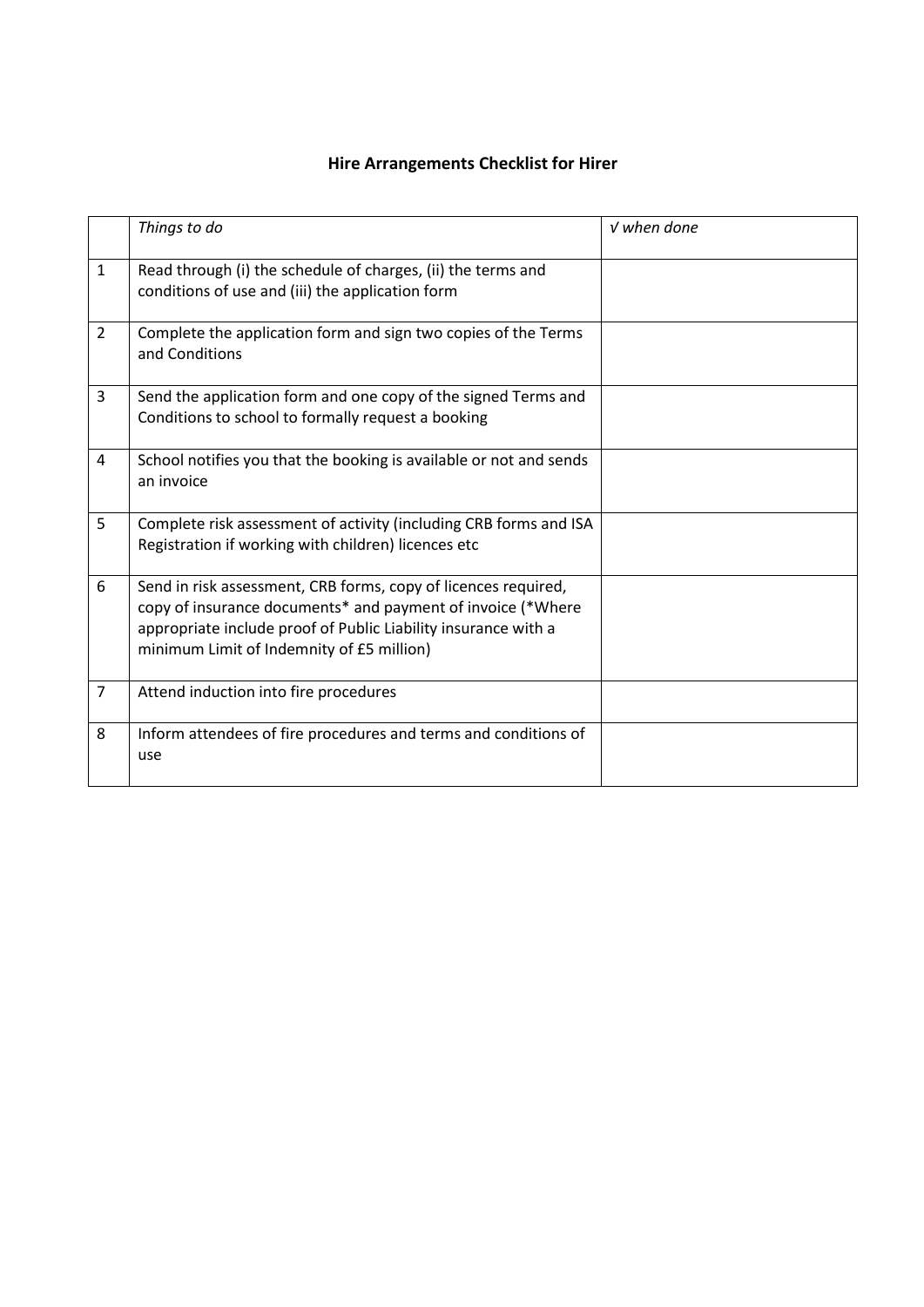## **SAMPLE Hire Arrangements Contract for one off booking**

[Insert Hirer's name and address]

Dear [insert name]

The Governing Body has approved your application for the use of the premises of the above named school on the [insert date] between the hours [insert start time] to [insert end time]. This use is for [insert nature / name of event].

The facilities which you have permission to use are:

- [list all accommodation including access to toilets, kitchen, first aid, reception, etc as appropriate]
- [list all equipment]

All other facilities and equipment are not to be used without prior permission.

These special arrangements apply [insert any special requirements relating to setting out the room, caretaking, cleaning, etc]

Your use of the premises will be subject to the terms and conditions of use already provided.

You will find enclosed with this letter an invoice for the hire of the premises. Payment terms are [insert details].

Yours faithfully

Headteacher on behalf of the Governing Body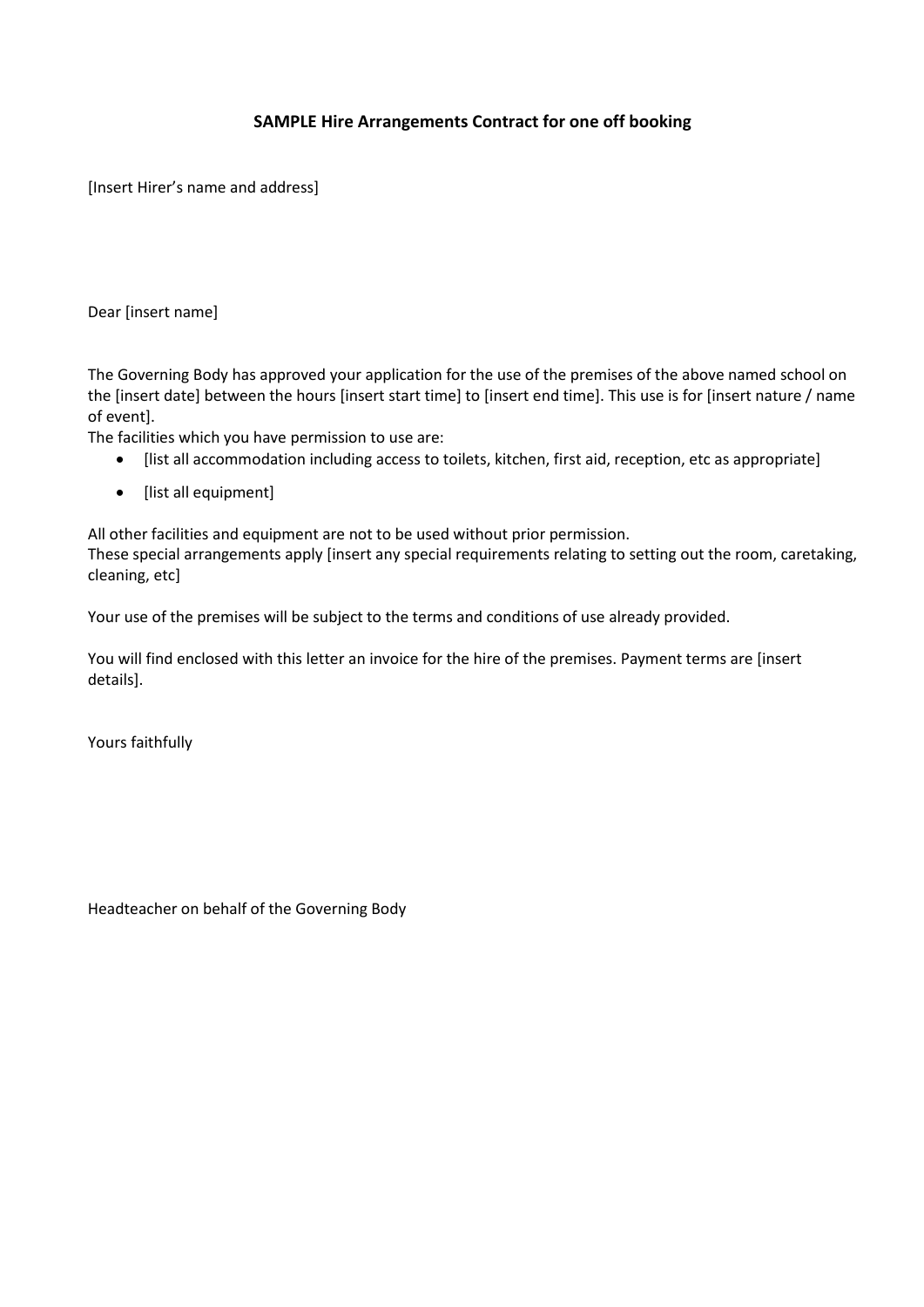## **SAMPLE Hire Arrangements Contract for block booking**

[Insert Hirer's name and address]

Dear [insert name]

The Governing Body has approved your application for the use of the premises of the above named school on [insert day of the week] evening commencing [insert date] for [insert number of weeks] between the hours [insert start time] to [insert end time]. This use is for [insert nature / name of event].

The facilities which you have permission to use are:

- [list all accommodation including access to toilets, kitchen, first aid, reception, etc as appropriate]
- [list all equipment]

All other facilities and equipment are not to be used without prior permission.

These special arrangements apply [insert any special requirements relating to setting out the room, caretaking, cleaning, etc]

Your use of the premises will be subject to the terms and conditions of use already provided.

You will find enclosed with this letter an invoice for the hire of the premises. Payment terms are [insert details].

Yours faithfully

Headteacher on behalf of the Governing Bod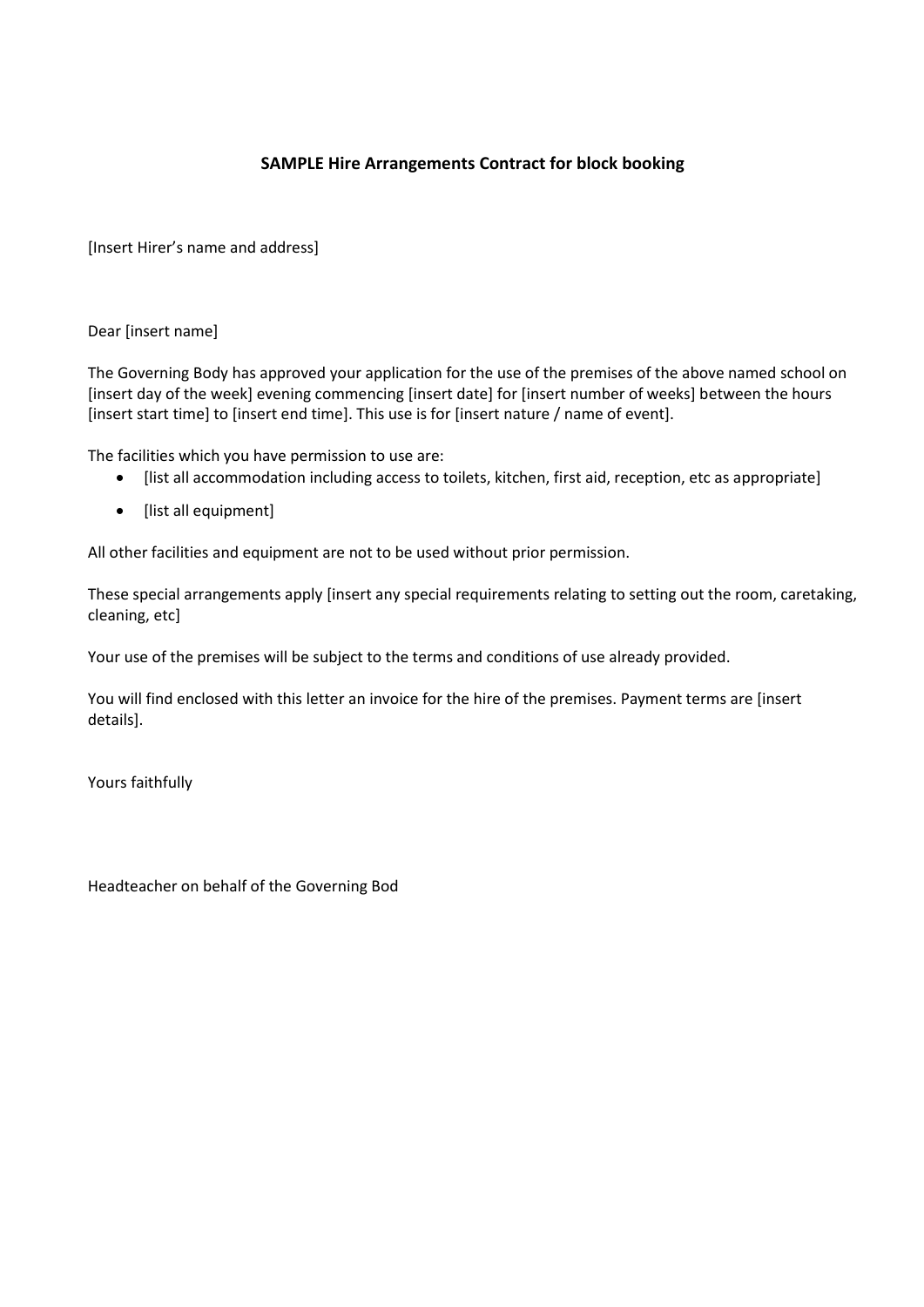## **SAMPLE Hire Arrangements Checklist for School Staff**

**Hirer: \_\_\_\_\_\_\_\_\_\_\_\_\_\_\_\_\_\_\_\_\_\_\_\_\_\_\_\_\_\_\_\_\_\_\_\_\_\_\_\_\_\_\_\_\_\_\_\_\_\_\_\_\_\_\_\_**

| Procedure                                                                    | Date | Initials |
|------------------------------------------------------------------------------|------|----------|
| Governors have Hire Arrangements Policy in place                             |      |          |
| Send hire arrangements pack to enquirer (pack to include schedule of         |      |          |
| charges, terms and conditions of use and application form etc)               |      |          |
| Completed application form and signed Terms and Conditions received by       |      |          |
| school                                                                       |      |          |
| Assess suitability of activity                                               |      |          |
| Intended use meets with the Hire Arrangements Policy                         |      |          |
| Check availability of premises / equipment                                   |      |          |
| Hirer has necessary Liability insurance or fits the definition to be covered |      |          |
| under the Council's contingency Hirer's Liability cover                      |      |          |
| School completes draft risk assessment for activity and ensure all risks can |      |          |
| be covered                                                                   |      |          |
| Check availability of caretaker and agree booking with them                  |      |          |
| Calculate cost of hire                                                       |      |          |
| Take up references (where appropriate)                                       |      |          |
| View copies of the Child Protection Policy, CRB checks and safe recruitment  |      |          |
| procedures (as appropriate) for all organisations providing services to      |      |          |
| children                                                                     |      |          |
| Book hire arrangement into diary with Hirer's name and contact number        |      |          |
| Send confirmation of booking and invoice                                     |      |          |
| Deposit / payment received                                                   |      |          |
| See completed risk assessment for activity from Hirer and ensure all risks   |      |          |
| are covered                                                                  |      |          |
| Issue receipt for payment                                                    |      |          |
| Induct lessee into fire procedures etc                                       |      |          |
| Re-check booking in diary, arrangements with caretaking staff and others     |      |          |
| where appropriate                                                            |      |          |
| Check that payment appears on the school's bank account and record           |      |          |
| separately on the schools finance system                                     |      |          |

Notes: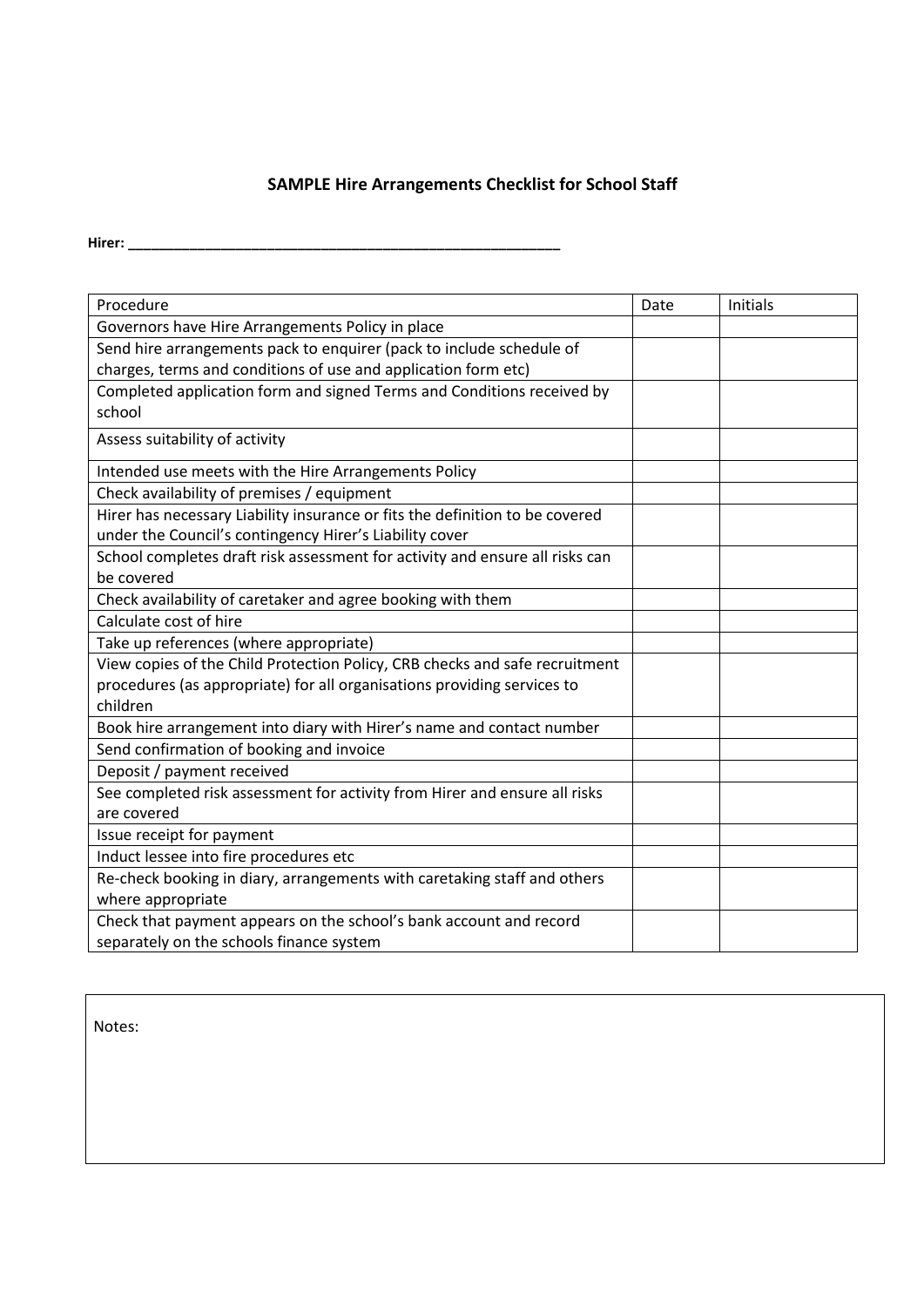#### **FORMS**

| H1             | Application for Hire of Educational<br>Premises of Grounds (including kitchens)  |
|----------------|----------------------------------------------------------------------------------|
| H <sub>2</sub> | Information and Instructions to Organisers<br>of Events held on Council Property |
| H <sub>3</sub> | Application for Hire of School Swimming<br>Pools                                 |
| H4             | Conditions of Hire of School Swimming<br>Pools                                   |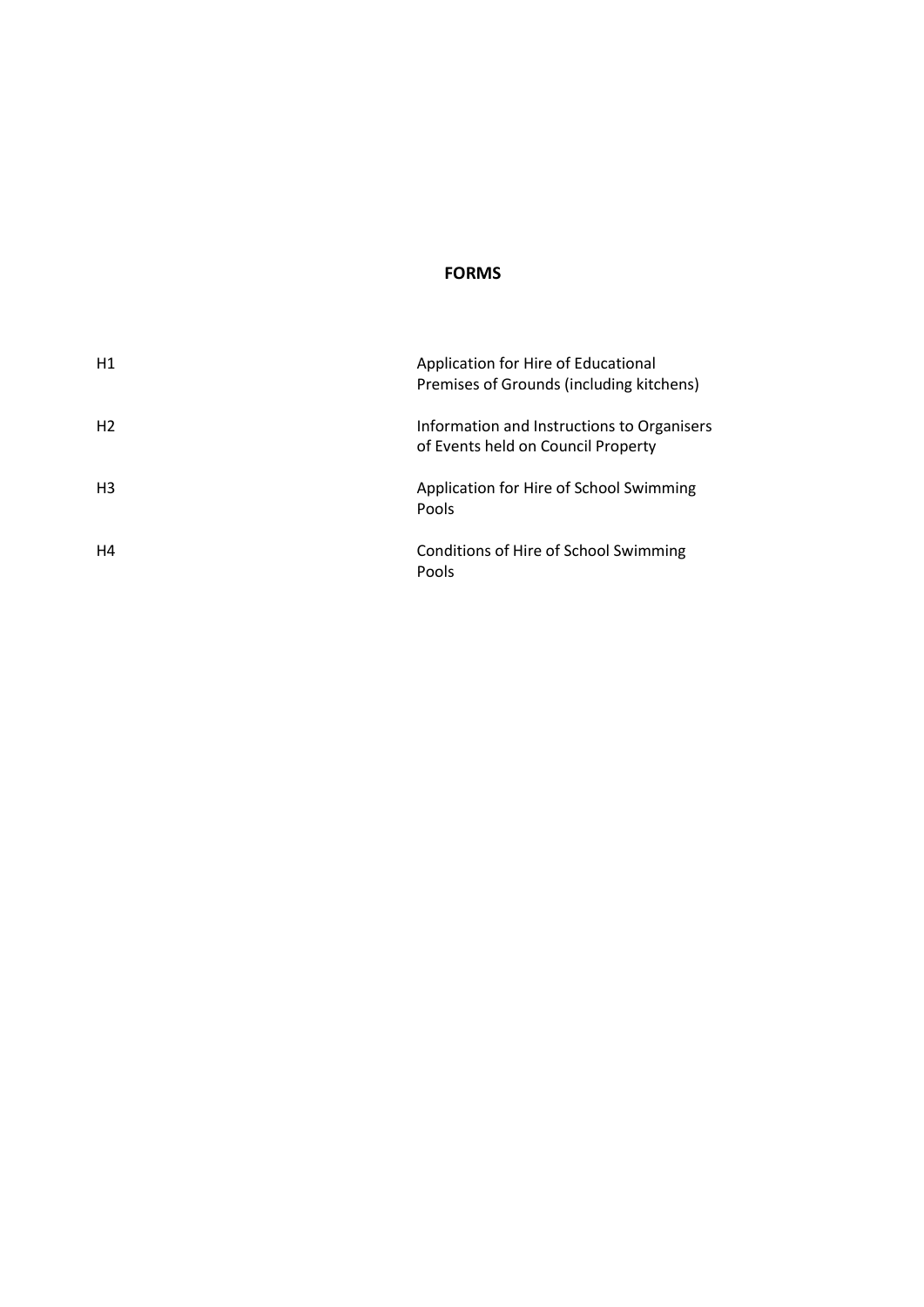## **NORTH YORKSHIRE COUNTY COUNCIL, CHILDREN & YOUNG PEOPLE'S SERVICE**

## **APPLICATION FOR HIRE OF EDUCATIONAL PREMISES OR GROUNDS (including Kitchens)**

**TO BE COMPLETED IN CAPITAL LETTERS & RETURNED TO THE HEADTEACHER AT LEAST 3 WEEKS BEFORE THE PROPOSED HIRE ARRANGEMENT DATE** 

**School......................................................................................................................................** 

#### **APPLICANT'S DETAILS**

1. Name of Applicant or Organisation………………………………………………………………………. 2. Association to Organisation............................................................................................................... 3. Name and address for correspondence ………………………… ....................................................... .............................................................................................................................................................. 4. Daytime contact telephone number………………………………………………………….

**DETAILS OF HIRE ARRANGEMENT** (each separate hire arrangement, not block booking, requires a separate form)

4. Purpose for which hire arrangement is requested ……………................................................

5. Date(s) and time(s) of proposed hire arrangement (not exceeding one school term; a separate form is required for each term):

6. Dates and times of proposed letting:

| Day | Commencement<br>Date | End Date | No of<br>Davs | From am/pm | To am/pm |
|-----|----------------------|----------|---------------|------------|----------|
|     |                      |          |               |            |          |

7. Specify which rooms/facilities/equipment are required:

|                            | Accommodation requested (specify)     |                 |  |  |
|----------------------------|---------------------------------------|-----------------|--|--|
|                            |                                       |                 |  |  |
| <b>Internal Facilities</b> |                                       |                 |  |  |
| Hall                       | Sports Hall                           | Gymnasium       |  |  |
| Drama Studio               |                                       |                 |  |  |
|                            | <b>Swimming Pool</b>                  | Conference Room |  |  |
| Classroom                  | Details:                              |                 |  |  |
| Other                      | Details:                              |                 |  |  |
| Externa; Facilities        |                                       |                 |  |  |
| <b>Tennis Courts</b>       | Car Park                              | Playground      |  |  |
| Pitches                    | Specify Football/Hockey/Rugby/Cricket |                 |  |  |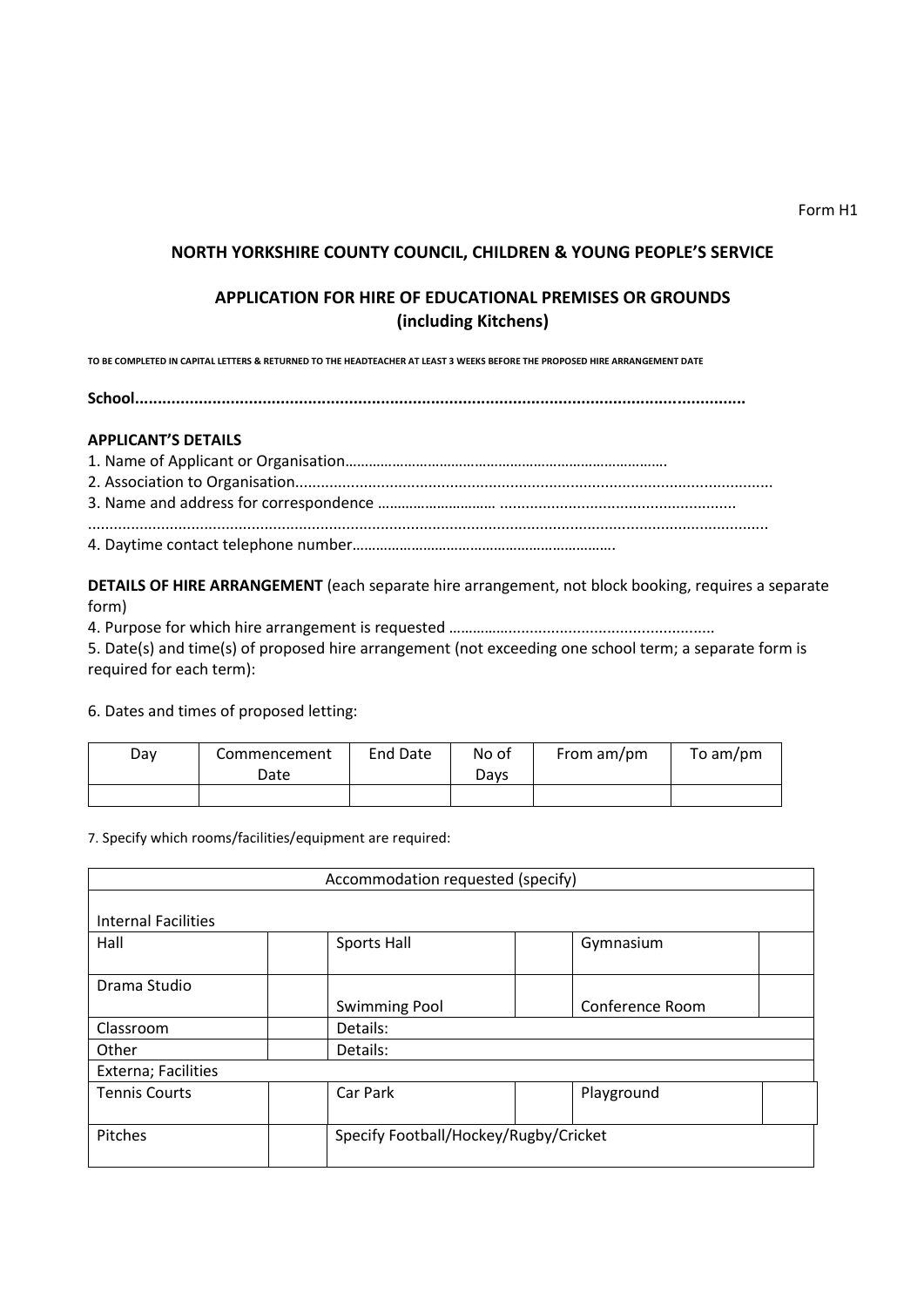| Equipment required |  |
|--------------------|--|
|--------------------|--|

### 8. I/we\* agree

(i) to provide all necessary documentation as requested by the Governing Body including proof of insurance (ii) to pay the Governor's charge on demand (iii) to indemnify the School and North Yorkshire County Council against any liability whatsoever which may arise out of the hire of the premises (iii) that use of accommodation shall be in accordance with the terms and conditions of hire (supplied separately)

| --<br>Sign <sub>c</sub> |  |
|-------------------------|--|
|-------------------------|--|

*\* Delete as appropriate*

9. FOR SCHOOL USE:

Date received ................................................................ Date reviewed ...............................................

Approved Yes / No\* Reason why application was unsuccessful

Account No ................................................................... Date ............................................................... Costing of Hire

| Item | £ per hour | No<br>Hours | No Day | £ | p |
|------|------------|-------------|--------|---|---|
|      |            |             |        |   |   |
|      |            |             |        |   |   |
|      |            |             |        |   |   |
|      |            |             |        |   |   |
|      |            |             |        |   |   |
|      |            |             |        |   |   |
|      |            |             |        |   |   |
|      |            |             |        |   |   |
|      |            |             |        |   |   |

#### Total Cost to be invoiced

Deposit Required  $\blacksquare$ 

|--|--|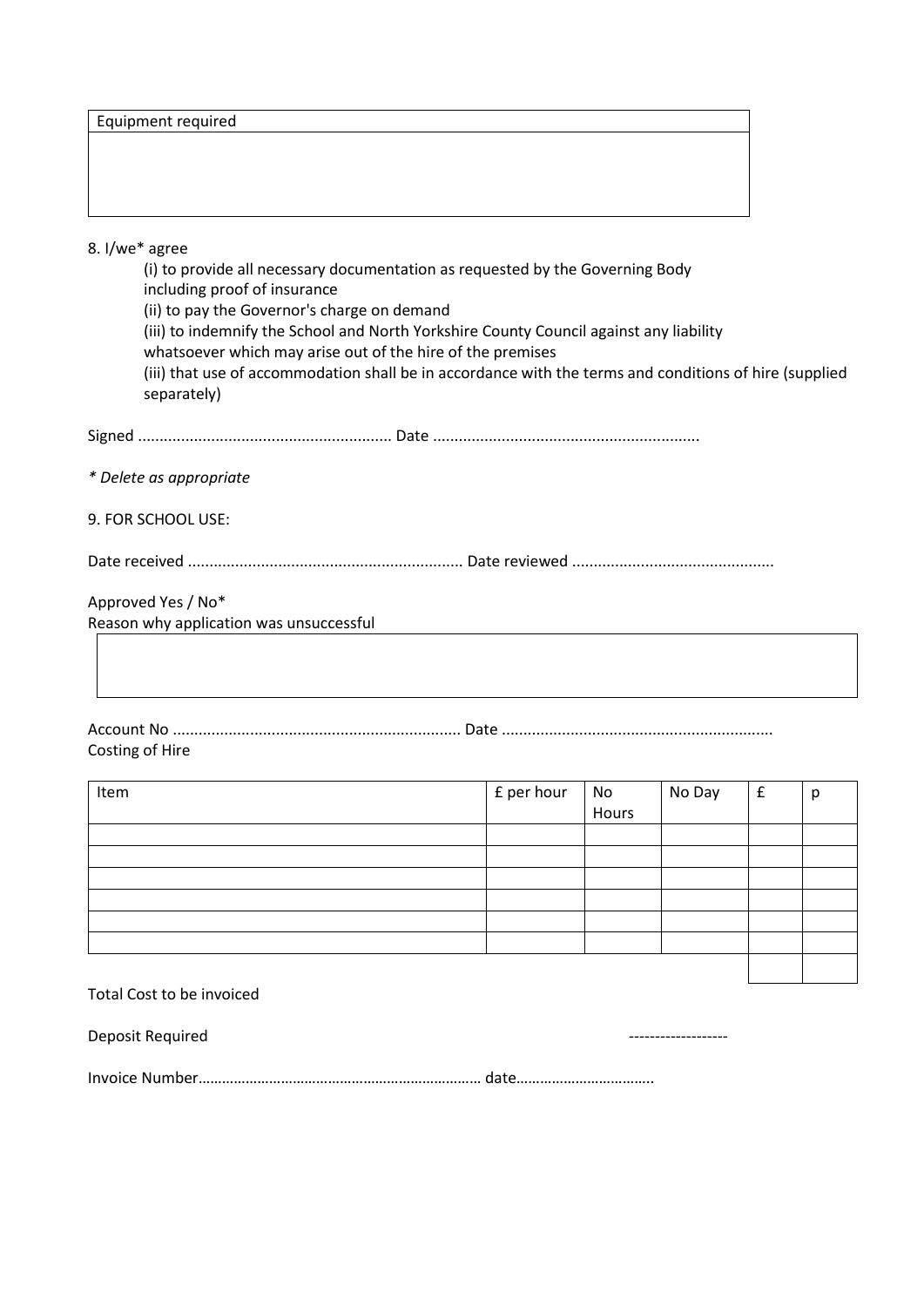Form H2

#### **NORTH YORKSHIRE COUNTY COUNCIL**

**……………………………………………………… SCHOOL**

#### **Information and Instructions to Organisers of Events held on Council Property**

Under the Health and Safety at Work etc Act 1974 the County Council is required to provide you with the following information.

1. The area/room allocated to your activity is ..............................................................................

2. Access is gained to this area from ..........................................................................................

3. The nearest telephone is located ............................................................................................

4. The Caretaker's telephone number is .....................................................................................

5. The telephone number of the Officer in Charge is ..................................................................

- 6. The First Aid Box is located ....................................................................................................
- 7. Potential Health and Safety Hazards ......................................................................................

#### **Instructions to Organisers**

1. In the event of fire *immediately* dial 999 for Fire Brigade.

2. *Evacuate* all your party from the area to a safe place. Check your register, await Fire Brigade.

3. *Immediately* thereafter telephone Caretaker and/or Officer in Charge.

4. *In the event of an accident* - follow First Aid procedures, if *serious* telephone 999 for Ambulance.

5. *Immediately* thereafter telephone Officer in Charge (inform Caretaker if on the premises). All accidents must be reported.

6. Obtain names and addresses of at least two witnesses where possible.

7. If accident has occurred whilst utilising the Council's equipment do not move or touch the equipment until a Council representative has examined it.

**Notes to Organisers**